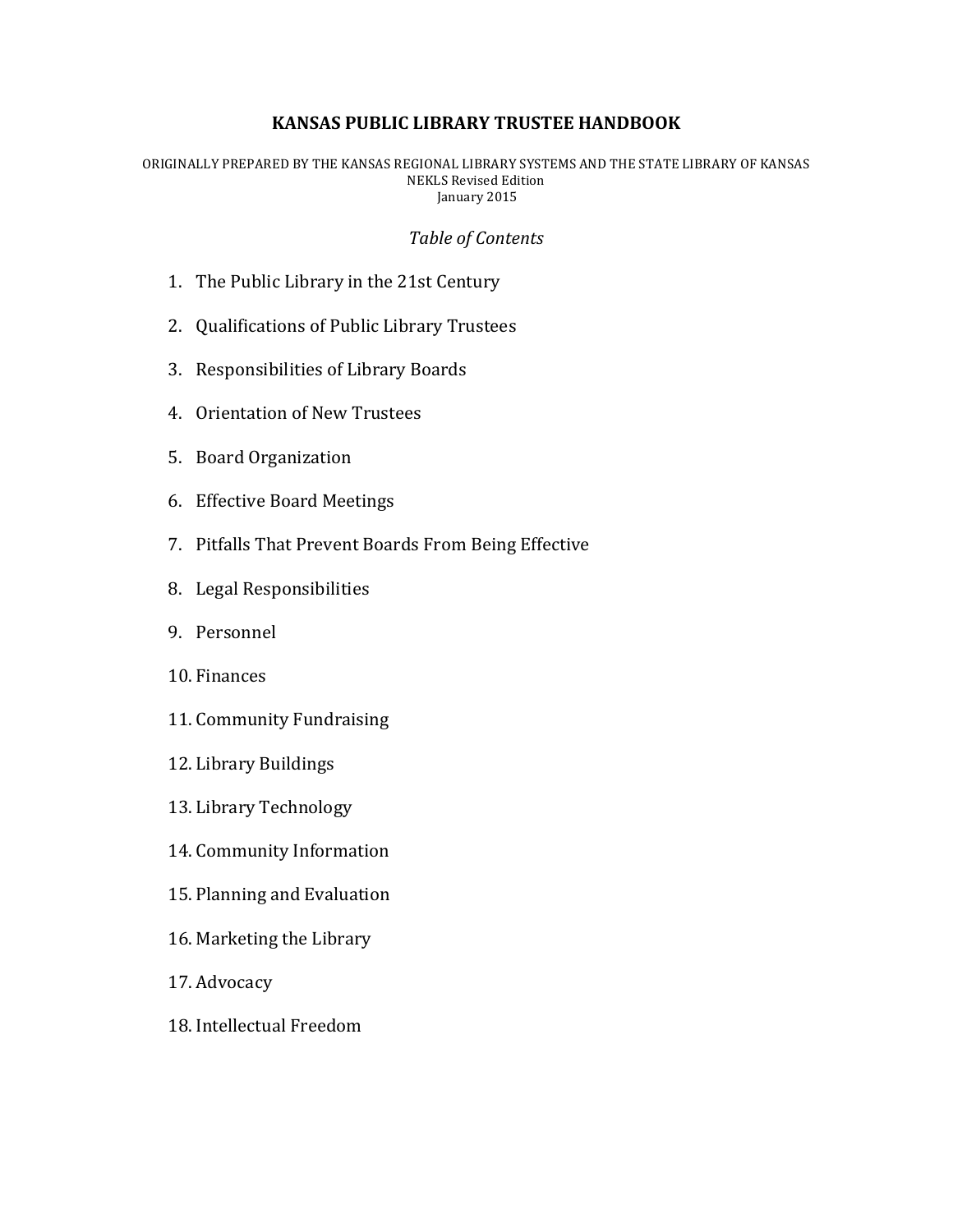## **1. INTRODUCTION: THE PUBLIC LIBRARY IN THE 21ST CENTURY**

The Kansas Regional Library Systems and the State Library have attempted to articulate their vision of the successful library in the 21st century:

- It is a library without walls. It emphasizes access to information more than owning materials. The goal is nothing less than access to the world.
- The library is viewed as an information utility that disseminates information to the community. This information is viewed as a necessity, not a luxury.
- The library is actively committed to offering service to all the citizens of the community. The library respects diversity in cultures, interests, values, age and incomes.
- There is a strong partnership between trustees and staff. They know each other well and they enjoy working together for common goals.
- There is a high level of communication between the trustees and the community. The trustees talk with local government, local business, local organizations, local educators, and engaged citizens.
- There is a high commitment to citizen advocacy. State and federal government are well aware of the library's needs and the value the community places on free library service.
- There is a positive attitude toward technology in libraries.
- The library sponsors workshops, programs, and meetings to enhance the community's pleasure in the library's collections and services.

# **2. QUALIFICATIONS OF PUBLIC LIBRARY TRUSTEES**

Board members are usually appointed by members of local government. Trustees may serve two consecutive terms. Vacancies should be filled as soon as possible in the same manner in which members are regularly chosen. Board members should serve staggered terms to provide continuity.

Effective trustees are citizens who have:

- a desire to serve the library and the community
- time to devote to board responsibility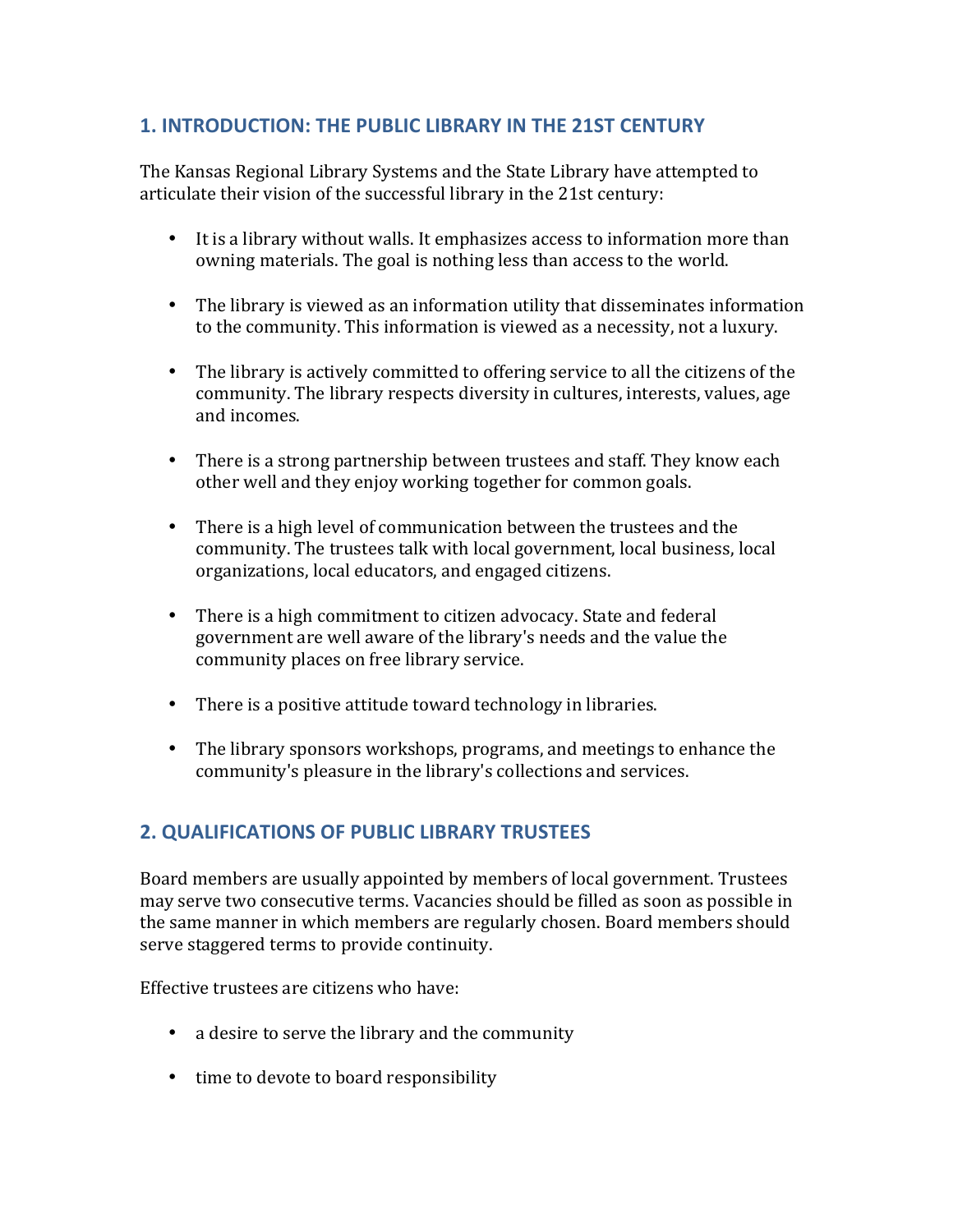- willingness to serve as advocates for library development
- awareness of the library's role as public information outlet, recreation center, cultural repository and place for lifelong learning
- a commitment to the principle that access to library materials and information should be unrestricted by policies or practices regarding the type, subject or nature of the information
- a commitment to the confidentiality of all information used by the library's patrons.
- a broad knowledge of the community the library serves
- willingness to represent the library at meetings and public functions

Collectively the board should strive to have:

- rapport with the entire community
- political acumen and influence
- basic business and financial skills
- understanding of legal requirements
- diversity in age, race, gender and occupation
- varied personal backgrounds

[adapted from Virginia Public Library Handbook, Section II, pp. 3]

# **3. RESPONSIBILITIES OF LIBRARY BOARDS**

- 1. To employ a competent and qualified library director and work for sufficient financial support to provide quality library services
- 2. To provide good working conditions and benefits for library staff members, opportunities for training and development, and recognition of staff achievements
- 3. To adopt written policies to govern the operation and programs of the library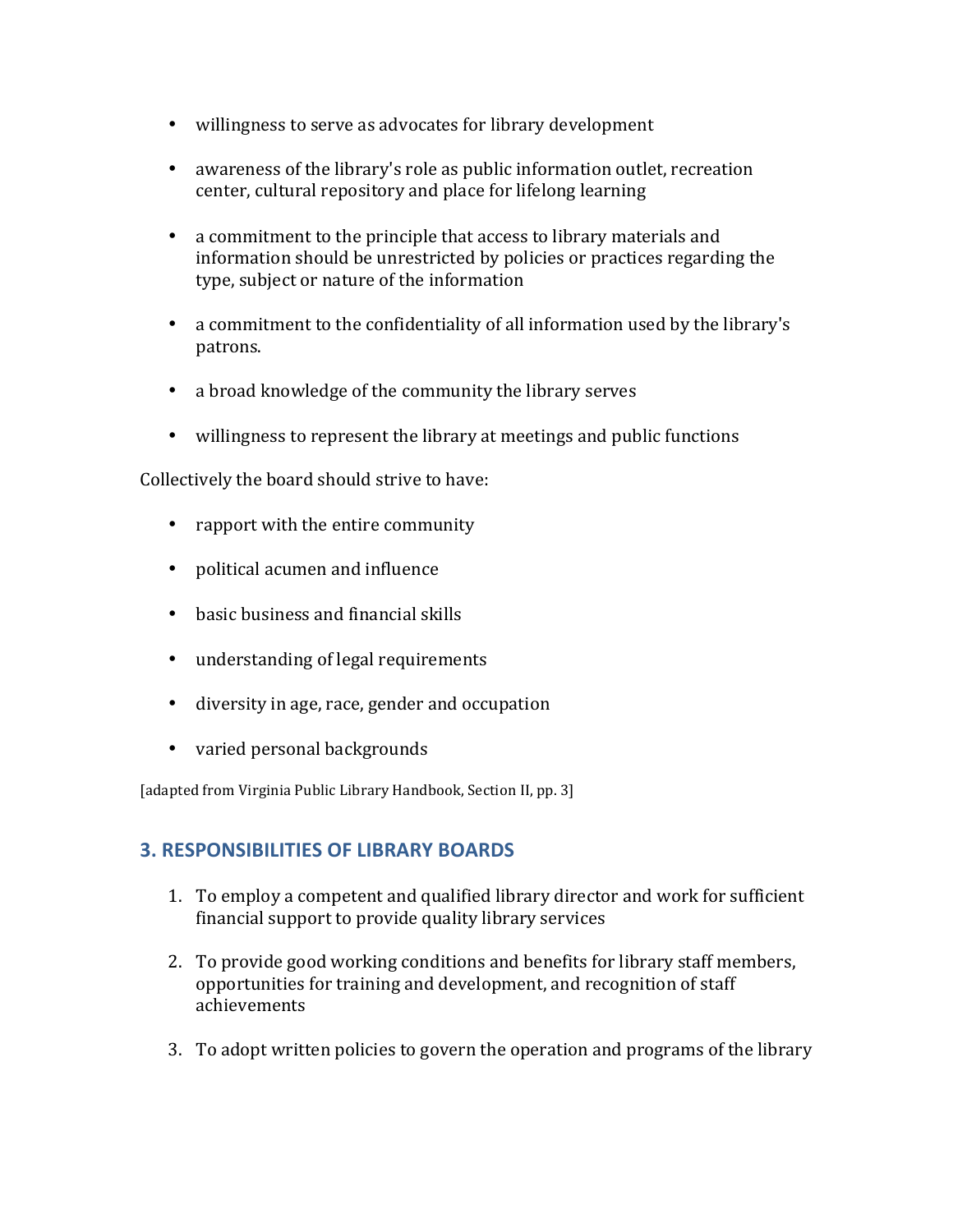- 4. To know the community and make sure the library's programs reflect the community's needs
- 5. To create and monitor short and long range priorities for the library
- 6. To participate in community fundraising for the library
- 7. To assist in the preparation of the library budget and defend it at budget hearings
- 8. To ensure adequate and attractive library facilities
- 9. To attend board meetings and make sure that accurate public records are kept of all board proceedings and actions
- 10. To be aware of the services of the Kansas State Library and the Kansas Regional Library Systems.

# **4. ORIENTATION OF NEW TRUSTEES**

New members of the board should be provided with information that will help them feel more comfortable with their duties and responsibilities, give them self confidence as they begin their new job, and get them involved early in their tenure. Trustees are more effective if they know how the library functions and what is expected of them. Orientation should start as soon as possible after the new member is appointed. This will give the new trustee an opportunity to get to know the library director, the staff and the board chair and to ask questions about the library and its services.

New trustees should meet with the library director to learn how the library is:

- organized and governed
- funded and budgeted
- operated day-to-day
- structured to serve the needs of the community
- linked to other resources and libraries
- related to the board of trustees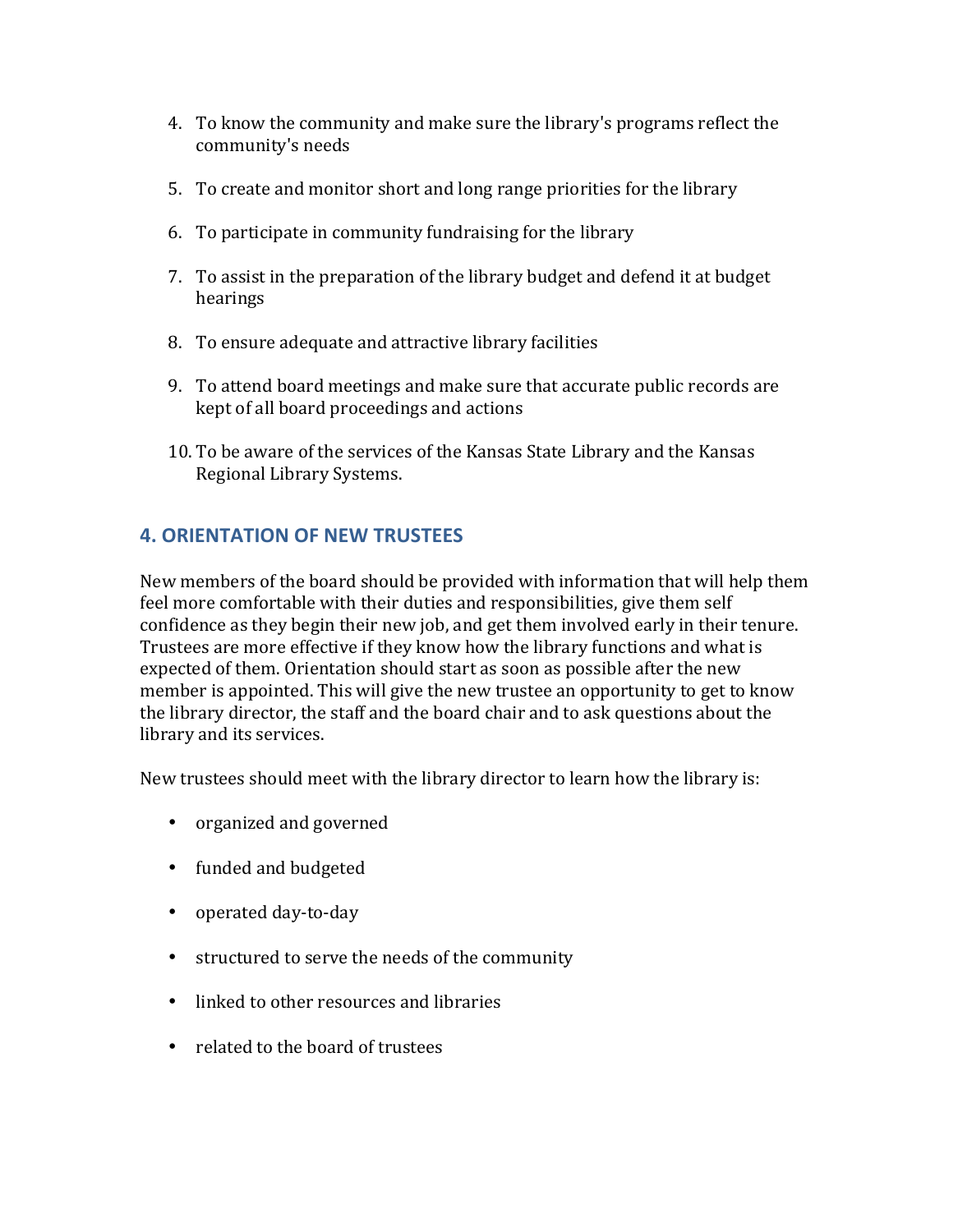New members should meet with the board president or other qualified officer to learn about the board:

- officers' names and existing committees
- meeting location and schedule
- responsibilities and expectations
- short-term goals, long-range plans and projects in progress
- library accomplishments

New members should be given a packet that includes:

- list of board members with full names and contact information
- bylaws of the board
- minutes of past board meetings
- staff list, with position descriptions
- library policy manual
- library strategic plan
- recent annual reports
- current statistical reports on circulation and services
- current budget and financial reports
- local ordinances and contracts pertaining to the library

[adapted from Virginia Public Library Trustee Handbook, Section II, pp. 5-6]

## **5. BOARD ORGANIZATION**

#### **Section I – Bylaws**

All library boards need to assure continuity and consistency for their legal, financial and policy-making activities. Written bylaws are an accepted tool for doing this. Bylaws cover the basic structure under which the board operates.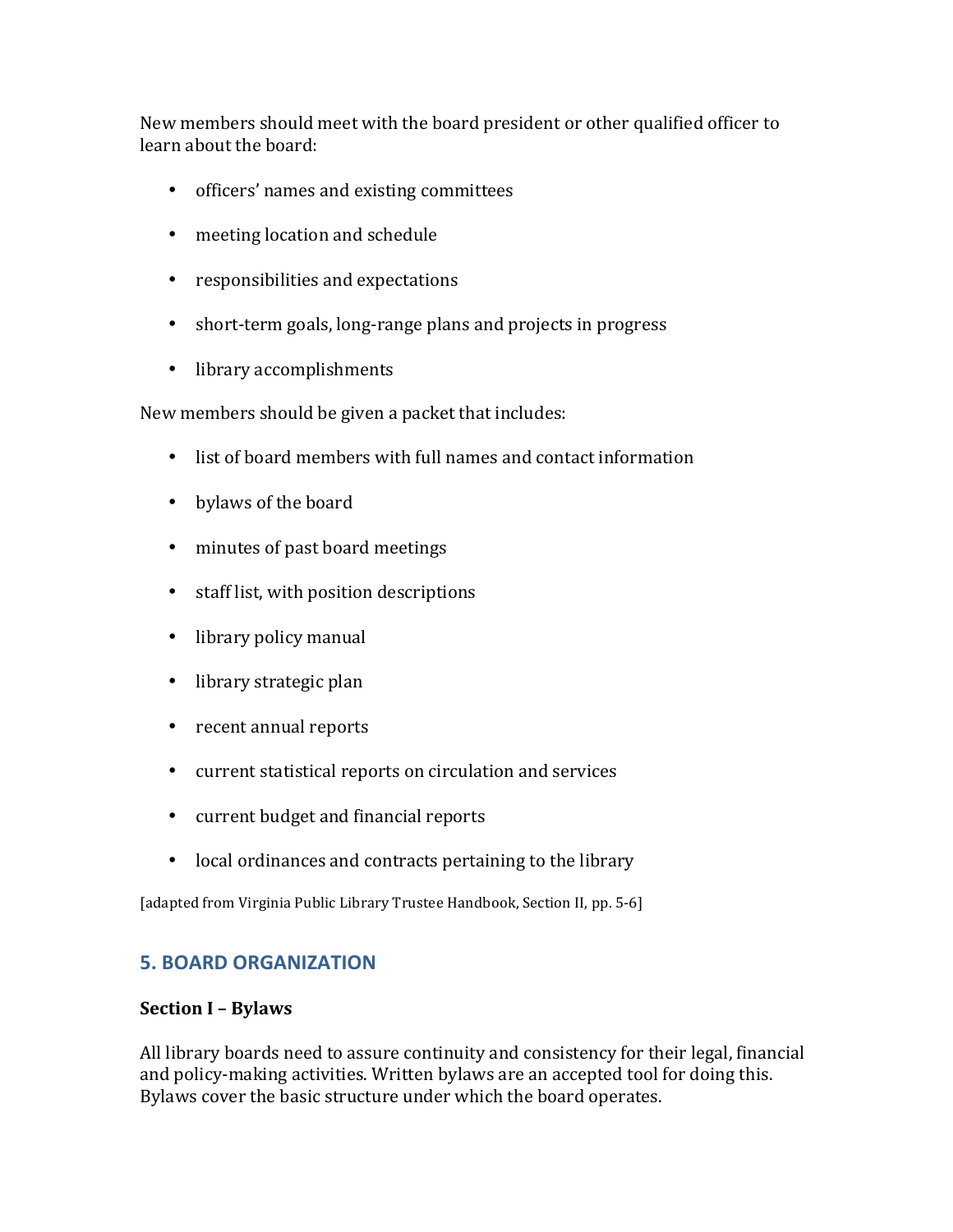Bylaws should include:

- Library name
- Mission statement
- Service area
- Provision for selection and appointment of trustees
- Terms and offices
- Names and charges of standing committees
- Provision for special or ad hoc committees
- Definition of quorum
- Time, place and location of meetings
- Attendance requirements
- Provision for calling special meetings
- Parliamentary authority
- Procedure for amending bylaws
- Dates of adoption and amendments

## **Section II - Open Meetings**

All public library board meetings are subject to the Kansas Open Meetings Act (KOMA). Notice of meeting must be provided in advance to those requesting notification. Meetings should be held in a suitable barrier-free location. Meeting agendas are to be made available for everyone attending. The public has the right to be present at the meeting, but there is no right to be placed on the agenda or to speak.

An open meeting must first be held before the board can recess into executive session. There must be a formal motion to go into executive session, stating the justification for closure, the subject of discussion and the time and place the open meeting will resume. The motion must be seconded and carried and recorded in the published minutes. Justifications for executive session include personnel matters,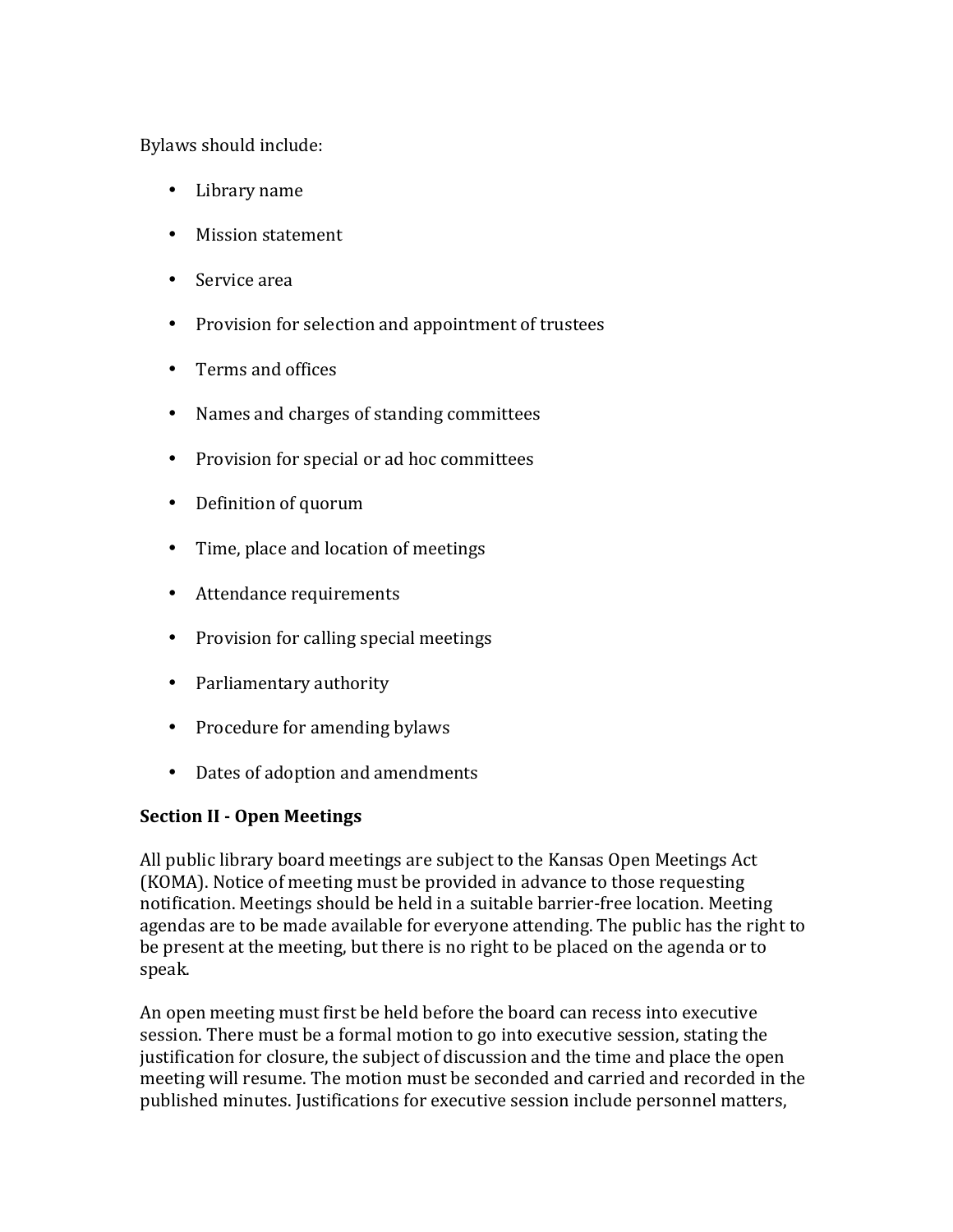employer/employee relations, consultation with an attorney and preliminary discussions relating to acquisition of real property.

## **Section III - Library Board Meeting Minutes**

The best protection the public library board can have, if their actions are ever questioned, is an excellent public record of their actions. Because the secretary's minutes are the official record of board action, they should include:

- 1. The time and place of the meeting, names of all in attendance, and approval of the minutes of the last meeting.
- 2. A complete record of any official action taken by the board relative to the current meeting agenda.
- 3. A record of all motions exactly as stated, with specifics on whether the motion was adopted or rejected. Only that information recorded in the minutes can be considered official. The following is a suggested format: "Ms. Jones moved and Mr. Smith seconded that the board authorize the purchase of an additional shelving as recommended by the librarian. The motion was approved."
- 4. Time of adjournment. No business may be legally transacted following adjournment.

The secretary should also write the official letters of the board, and keep copies filed with other records.

## **Section IV - Library Board Financial Reports**

The board should review the monthly expenses and should also review regularly scheduled financial reports. These reports should include current expenditures for each fund, year-to-date expenditures, balances remaining and an explanation of any fund transfers. Good budget reports can help the trustees know what the library is doing with its resources. Financial reports can be included in a consent agenda.

# **6. EFFECTIVE BOARD MEETINGS**

The agenda should be built around the tasks that need to be accomplished. These should be placed in priority order so that important business can be done early. The agenda should be mailed several days before the meeting with any accompanying documents. Reports should be put in writing and mailed with agenda whenever possible. The director or the board chair can prepare the agenda.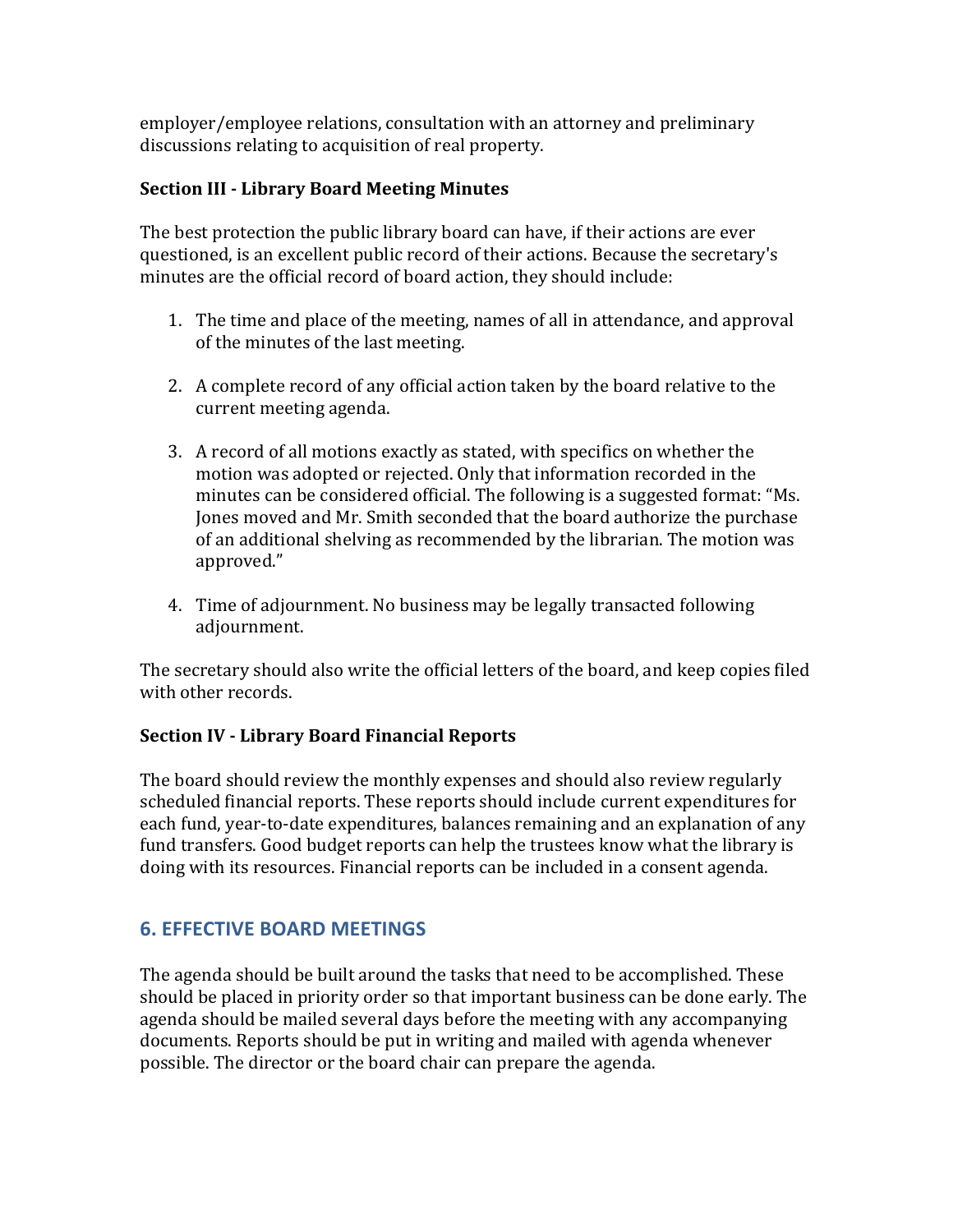All trustees should come to the meeting prepared, having reviewed the agenda and accompanying documents. Any needed tools (such as a flip chart) should be the responsibility of the chair or the director.

The bylaws establish ground rules for the meeting. The bylaws should provide consistent rules for participation, quorum, voting, discussion, how regular and special meetings are structured, and rules for executive session.

The meetings should start and end on time. There should be reasonable estimates for how long each agenda item will take and the chair should try to meet these expectations. Each board member should be aware that they are expected to be on time and stay until the end of the meeting. Exceptions to this should be rare.

The board should have a policy requesting the resignation of any board member who is consistently absent without a valid excuse: Three consecutive absences might be the standard for such a policy.

The chair should follow the meeting rules and the agenda, move the discussion along, keep everyone on track, encourage all to participate, clarify the issues, and be fair to all members.

All board members should be civil and considerate. It is all right to be assertive, as long as courtesy is observed. All trustees listen attentively to others, and no one should dominate the meeting. There can be time limits set in advance on presentations and discussions, at the chair's discretion.

Everyone should have a clear understanding of board ethics. Individual board members have no authority; the authority of the board resides solely in the collective will of the board, expressed through consensus and voting. No trustee is allowed to direct staff members to take actions without board approval. No trustee is allowed special treatment or special favors.

Assignments should be made clearly, so that there is no doubt about who is expected to do what, and by when.

There should be adequate follow-up after the meeting: Each board member should receive detailed minutes after each meeting for review and correction, if necessary. The chair or someone designated to do so should make sure that action assignments have been accomplished.

[Adapted from the Utah State Library Public Library Trustee Handbook, p. 10]

# **7. PITFALLS THAT PREVENT BOARDS FROM BEING EFFECTIVE**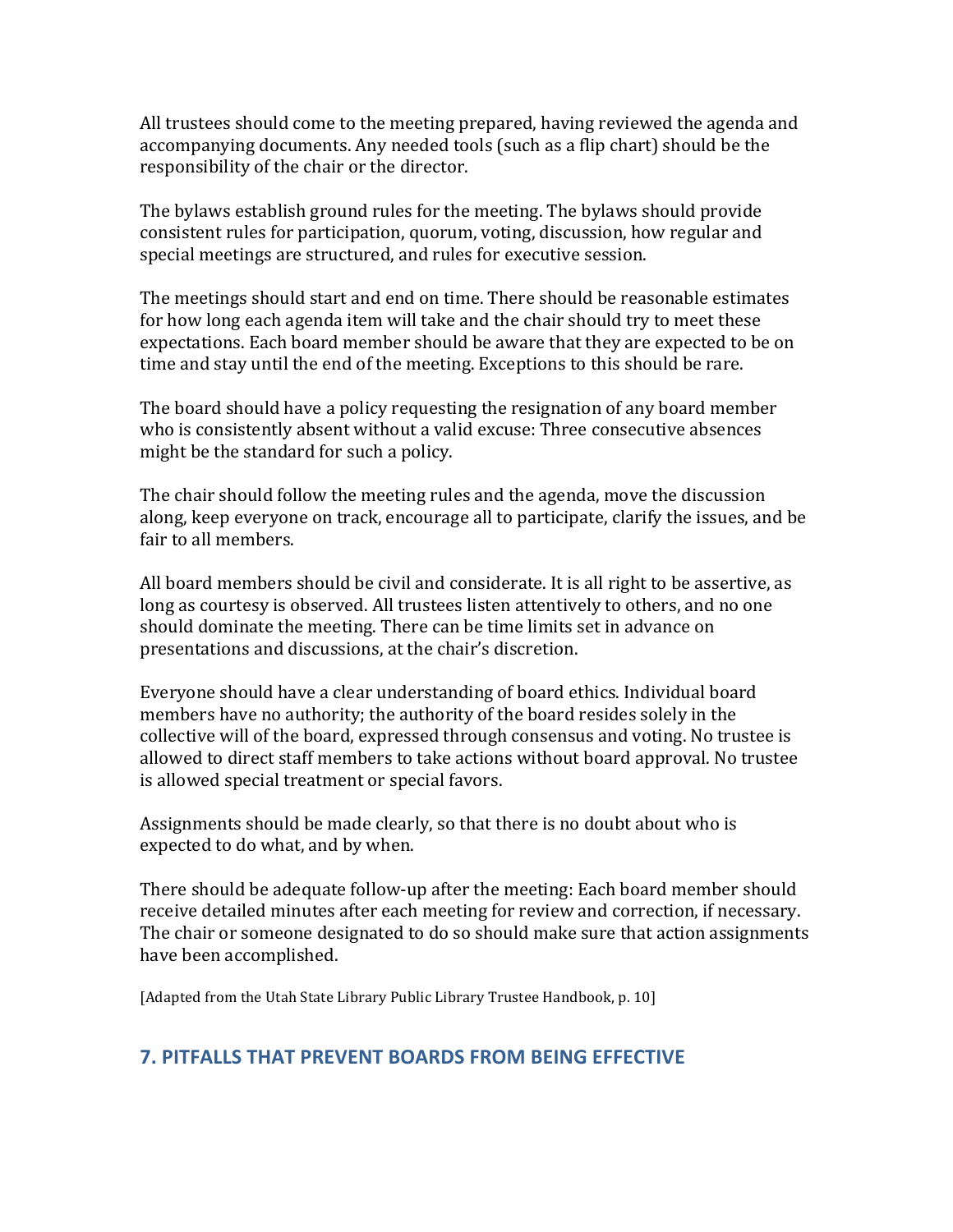- 1. The Wandering Board: The board meeting wanders from one topic to another with little action taken and many irrelevant issues discussed. When this occurs meeting after meeting, good board members will begin to consider library board membership a waste of their time.
- 2. The Hurried Board: The board meetings are dominated by a desire to get done "on time." Important decisions that deserve discussion are passed over in a cursory manner because the trustees are unwilling to invest time in the library's needs. Again, good board members will feel frustrated because important decisions are being made without reflection or discussion.
- 3. The Rubber Stamp Board: The library director is often partly responsible for this one by not sharing adequate information with the board. The Board members do not review actions by the director and staff, and do not understand what the library is doing or why. They approve the director's requests with no questions or thoughtful consideration of the issues.
- 4. The Micro-Managing Board: The board does not leave the actual management of the library to the director. Board members become involved with the selection of materials, the employment of staff and the day-to-day operation of the library. Board meetings are held without input from the director or with the director absent. An effective library director will not tolerate this situation indefinitely. Such a situation reflects a breakdown in the relationship between the trustees and the director.
- 5. The Antagonistic Board: Board members do not give each other a courteous hearing and do not accept as final motions that are correctly passed and voted on by the board. Board members publicly criticize the policies and priorities that the library has established by majority vote.
- 6. The Absentee Board: Board members repeatedly miss board meetings. The board often fails to reach a quorum. There is no policy in place for asking absentee members to step down.

[Adapted from the Idaho Library Trustee Manual, Section III, published by the Idaho State Library.]

## **8. LEGAL RESPONSIBILITIES**

Public library trustees must know and accept their legal responsibilities as governing agents of the library. Trustees need to be aware of general legal requirements, strive to act within the law, and seek expert assistance as appropriate. When an individual accepts the office of trustee, they also accept certain duties and responsibilities. These include:

• Maintaining good faith with their constituency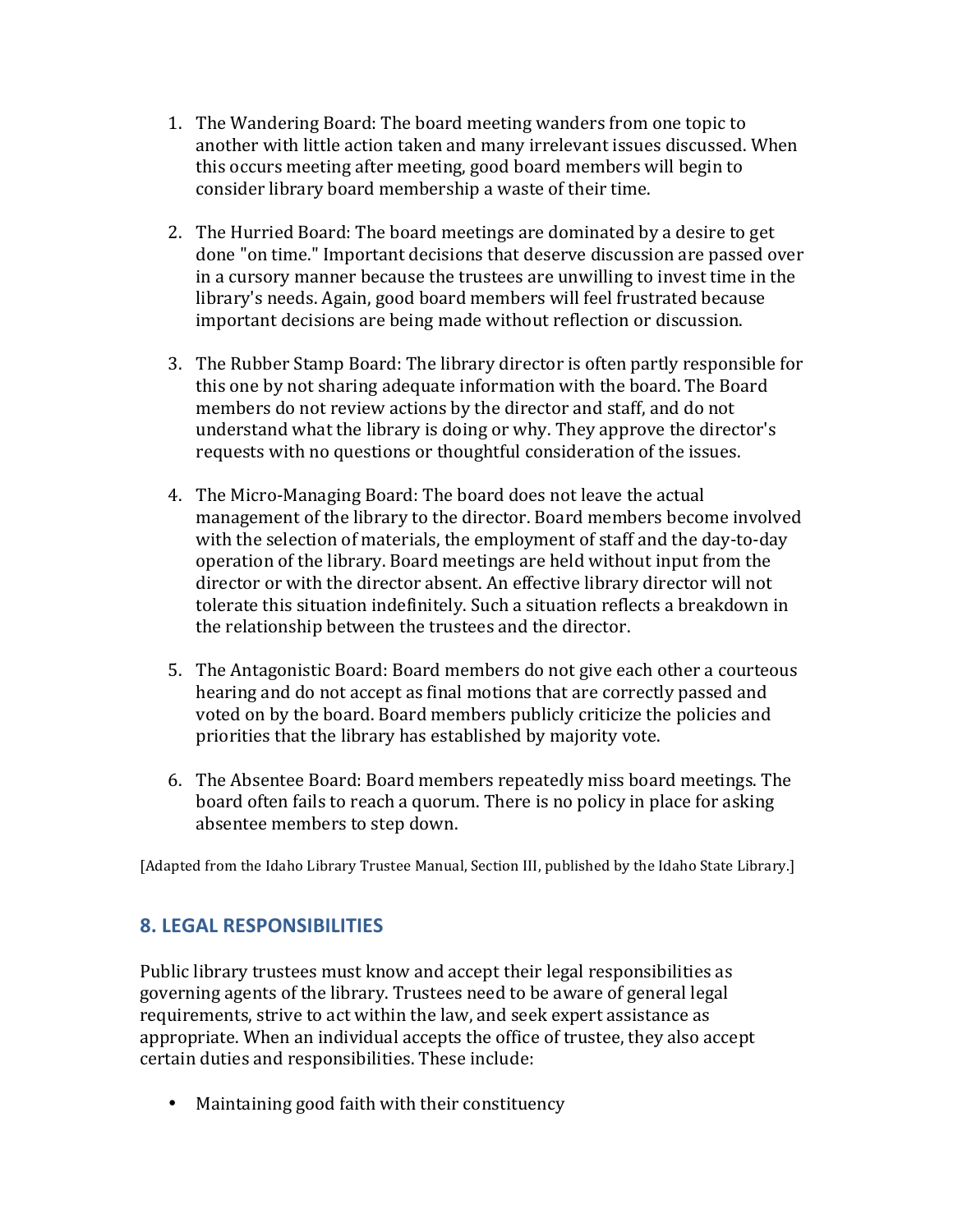- Obeying federal, state and local laws
- Showing diligence on the job
- Managing property and finances
- Making proper selection of a competent library director

#### **Section I - Potential Areas of Liability**

- 1. Acting in excess of authority. [Examples: removing library materials without due process, imposing unpaid extra hours on staff
- 2. Nonfeasance. [Examples: failure to post copyright notices, failure to meet contractual obligations]
- 3. Negligence. [Examples: unsafe buildings and grounds, failure to supervise funds]
- 4. Intentional tort. [Examples: libel, assault, improper termination of an employee, theft]
- 5. Acts in contradiction to the law. [Examples: authorizing payment of improper expenses, purchasing property without proper bidding, failing to follow pertinent rules for hiring]
- 6. Conflict of interest. [Example: Compensating a board member for doing work for the library]

[Virginia Public Library Trustee Handbook - Section VII, p. 1]

#### **Section II - Liability Insurance**

Liability insurance coverage varies with each library. In some municipalities, all governmental entities, including library facilities, are included within the municipality in its insurance coverage. Other public libraries must pay for their own liability insurance coverage for buildings and boards. The library should work carefully with insurance companies to make sure that coverage is adequate for the library's needs.

Library board members, as volunteers to nonprofit organizations, have certain immunities. Kansas law provides that a member of an appointed board acting within the scope of his or her office and without fraud or malice shall not be liable for negligence or wrongful act or omission. These Kansas statutes eliminate the possibility of any board member being personally sued.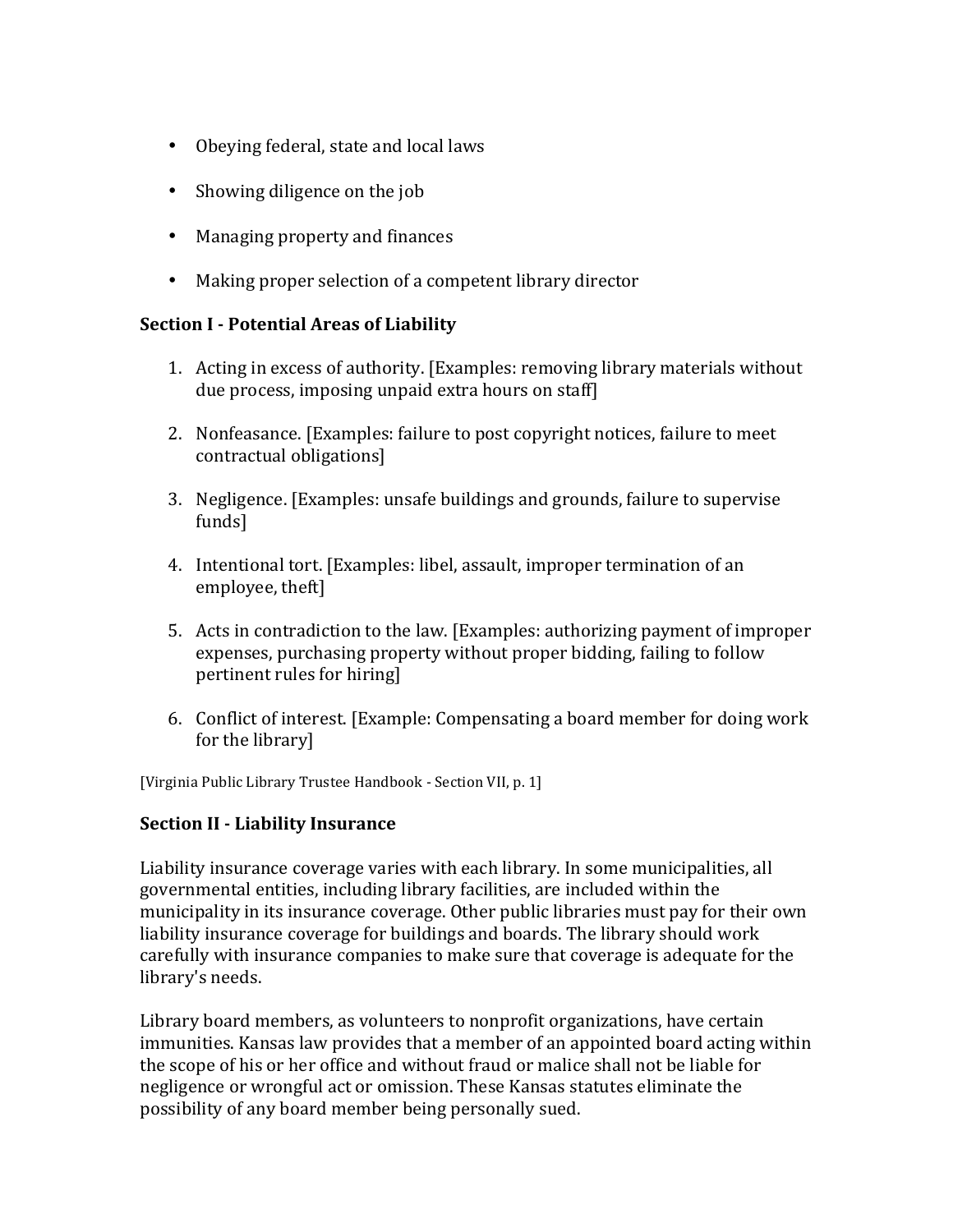However, Kansas law does state that the board as a whole can be sued. Therefore, the board itself can be held liable.

# **9. PERSONNEL**

#### **Section I - Respective duties of Trustees and Library Staff**

In the area of personnel management, it is very important that the respective duties of the Board of Trustees and the Library Director be understood and adhered to. Many public libraries have found themselves in serious difficulties because the director would not accept direct responsibility for competent personnel supervision or because individual trustees interfered with library operations. On many policies and projects the trustees and the director will work side by side as members of a planning team. But the director must serve as the direct and responsible supervisor of library staff.

Personnel Responsibilities:

- The Board employs a library director who meets the stated requirements and has the needed skills.
- The Director hires and supervises staff according to policy and utilizes the skills and initiative of the staff members to the library's advantage.
- The Board adopts personnel policies and a personnel handbook, making sure that they concur with local, state and federal laws that relate to employment practices.
- The Director provides board with recommendations and materials to review and maintains the adopted policy manuals.
- The Board provides an adequate salary schedule and fringe benefits for all employees.
- The Director suggests improvements needed in compensation and working conditions.
- The Board supports and authorizes in-service training and professional development for both staff members and trustees.
- The Director recommends appropriate opportunities and specifies available funding for training and development.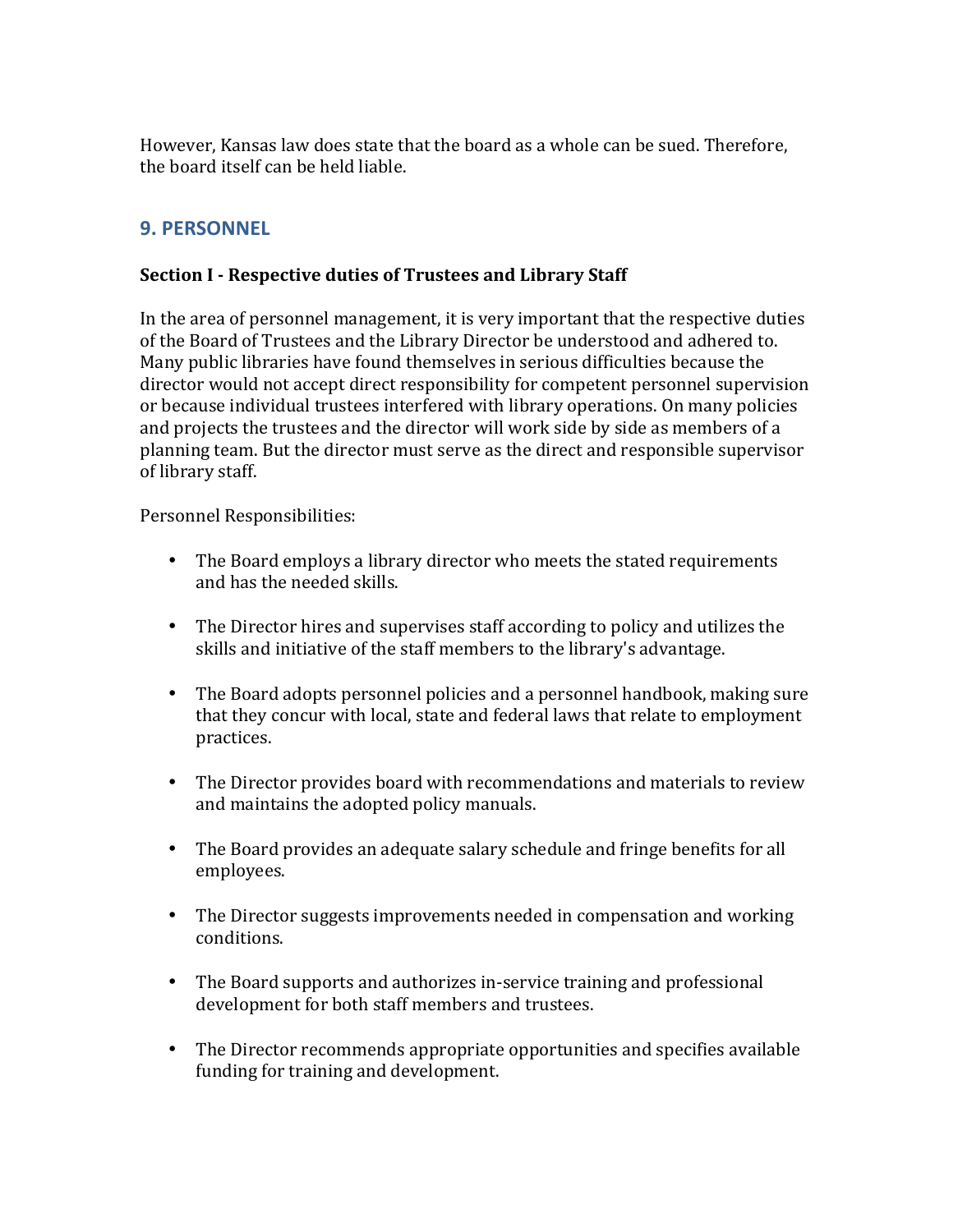- The Board notifies appropriate authorities of vacancies on the board, recommends qualified candidates, if appropriate, and participates in the orientation of new board members.
- The Director participates in the orientation of new trustees.
- The Board develops criteria for evaluating the library director's performance and reviews director's effectiveness.
- The Director maintains up-to-date job descriptions and complete personnel records for all staff members.

| <b>Library Board</b>             | <b>Library Director</b>        |
|----------------------------------|--------------------------------|
| <b>Board Leadership</b>          | Director Leadership            |
| Risk and the future              | Risk and the future            |
| Politics and influence           | Politics and influence         |
| <b>Mission and Vision</b>        | <b>Mission and Vision</b>      |
| Strategic direction              | Strategic direction            |
| Partner with director            | Partner with board and staff   |
| <b>Board Management</b>          | <b>Director Management</b>     |
| Budget approval                  | Create budgets                 |
| Director hiring and evaluation   | Hire, coach and evaluate staff |
| Policy creation and approval     | Policies and procedures        |
| Bylaws and board committees      | Organize work of the library   |
| <b>Board projects</b>            | Plan and implement projects    |
| <b>Community relations</b>       | Outreach to community          |
| <b>Tasks</b>                     | <b>Tasks</b>                   |
| Meeting attendance &             | Circulation, reference,        |
| participation                    | programming                    |
| Record minutes and legal details | <b>Technology services</b>     |
| Sign checks, approve             | Collection development,        |
| expenditures                     | cataloging                     |
| Attend board training            | Children's services            |
| Research and committee           | <b>Customer service</b>        |
| assignments                      | Community outreach             |

### **BOARD AND DIRECTOR ROLES: THE GOVERNANCE MODEL**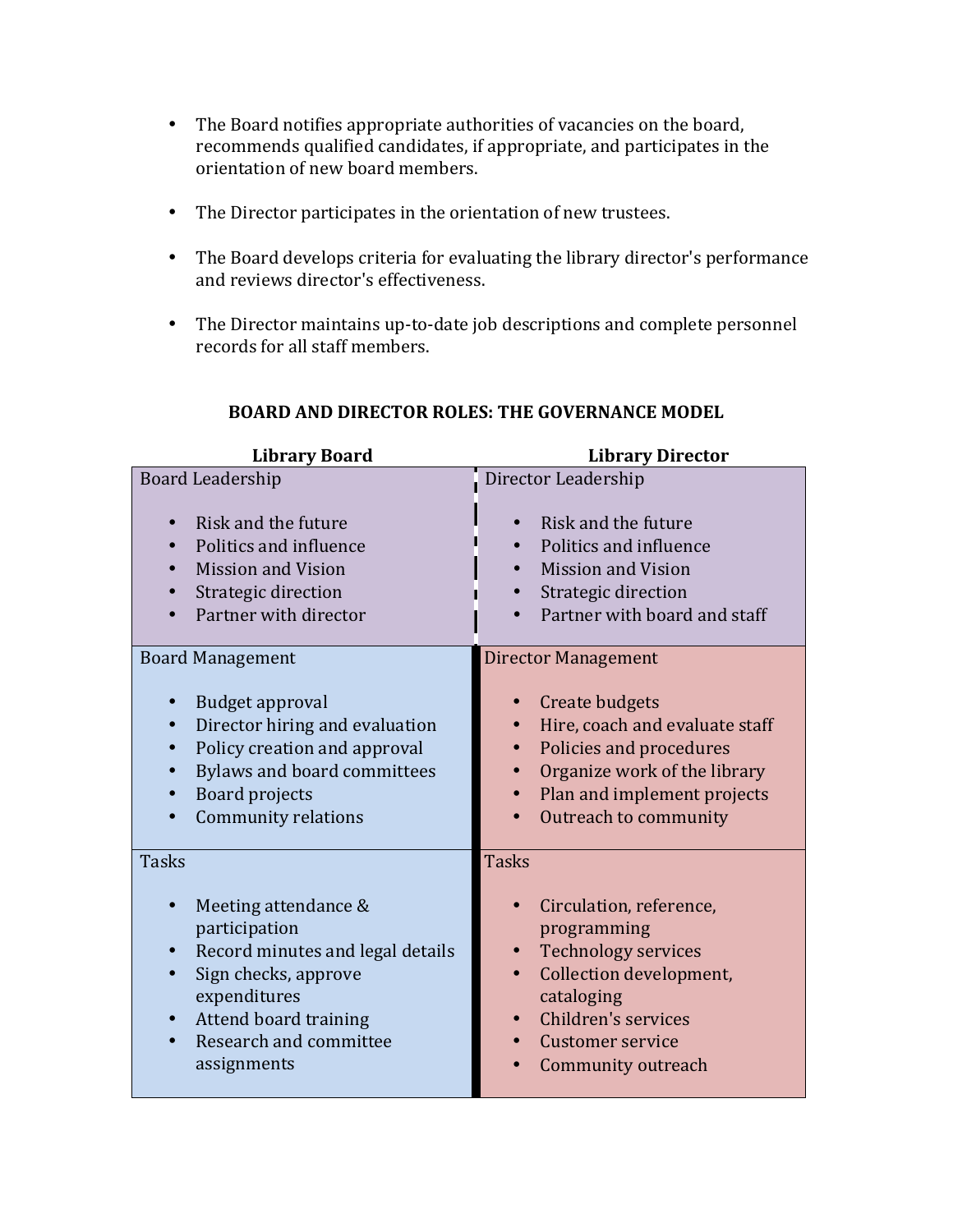#### **Section II - Hiring a New Director**

Get the current director's resignation in writing and conduct an exit interview. If the director is leaving in good standing, listen carefully to any recommendations for the future. In any case, look carefully at the library's current situation. Review compensation and benefits to be sure they are reasonable.

Approve a job description that includes responsibilities, specific duties, salary and fringe benefits, terms of probation or evaluation, minimum qualifications and experience, desirable qualifications and experience and reporting relationships.

Form a search committee. Agree on procedures, budget and a timeline and submit them in writing to the full board. Make plans to keep full documentation on every step of the process for the board's protection.

Determine methods of recruitment. The position advertisement can be distributed to:

- local newspapers
- library schools
- state and/or professional job search sites
- other online sources

Write posting for position that contains the following:

- job title
- responsibilities
- qualifications
- salary range and/or minimum salary
- employee benefits
- request for resume and references
- date of availability
- contact information for submissions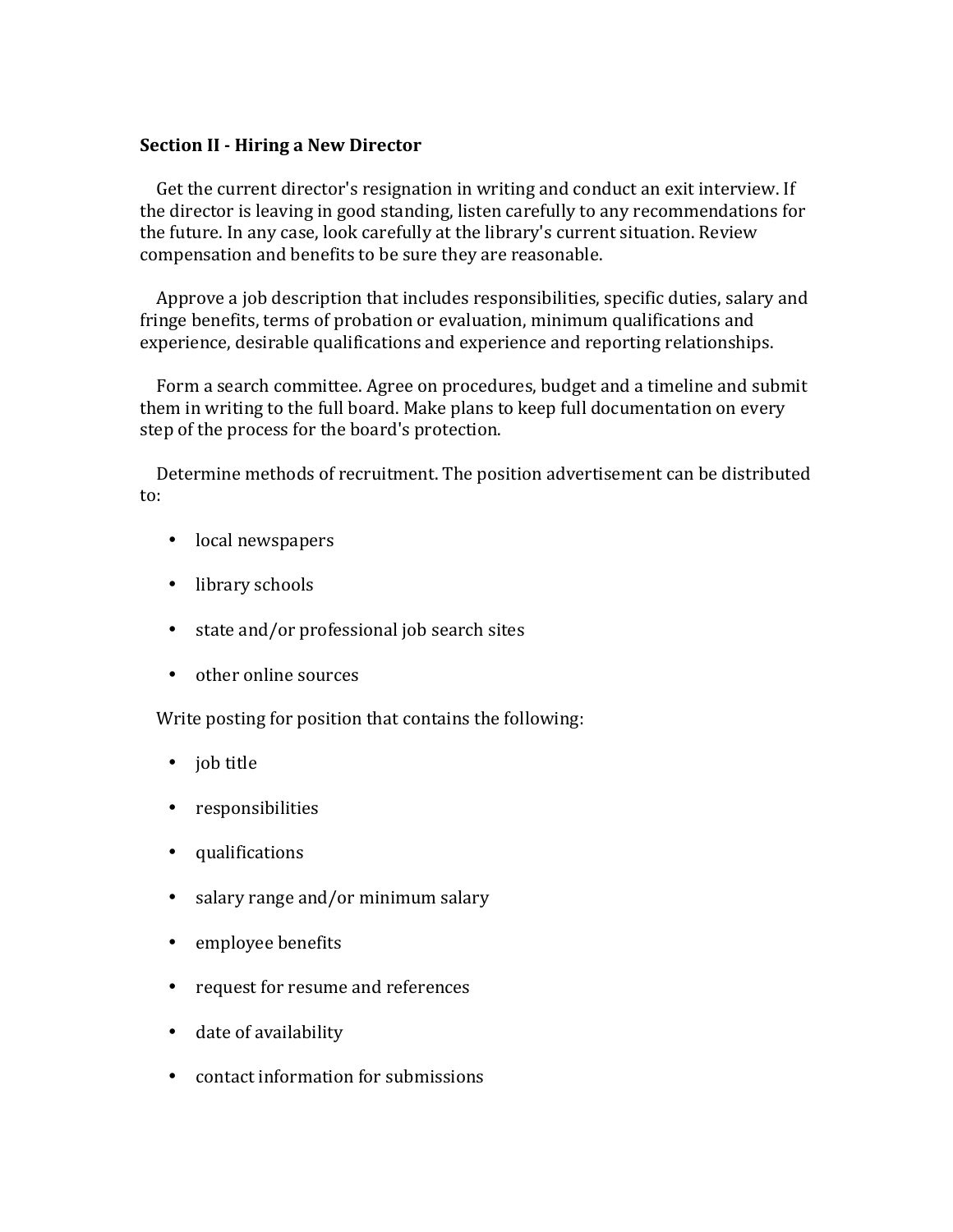- closing date for applications
- equal opportunity employer statement

Determine the questions to be asked of the candidates. All candidates should be asked the same basic questions with additional questions based on the answers to the basic questions.

Appropriate areas for questioning are:

- record of achievements
- record of stability
- knowledge, skills, abilities
- education
- experience
- interest in position
- expectations

Select the 3 to 5 most competitive candidates to interview in person. If the applicants are not satisfactory, it is better to re-advertise the position than to lower the standards for the job. Make sure the salary and benefits are enough to attract candidates of the desired caliber.

Send the candidates information on the library and the community before they come for the interview.

Set a positive and comfortable tone for the position interview. Provide a tour of the library and allow the candidate to talk with staff members in addition to the interview.

Interview the applicants in a professional fashion.

Answer the finalists' questions openly. Be frank about your expectations, what the job has to offer and any unusual problems the new director may be facing.

Select the best candidate and submit selection to the full board. A formal motion and vote should confirm.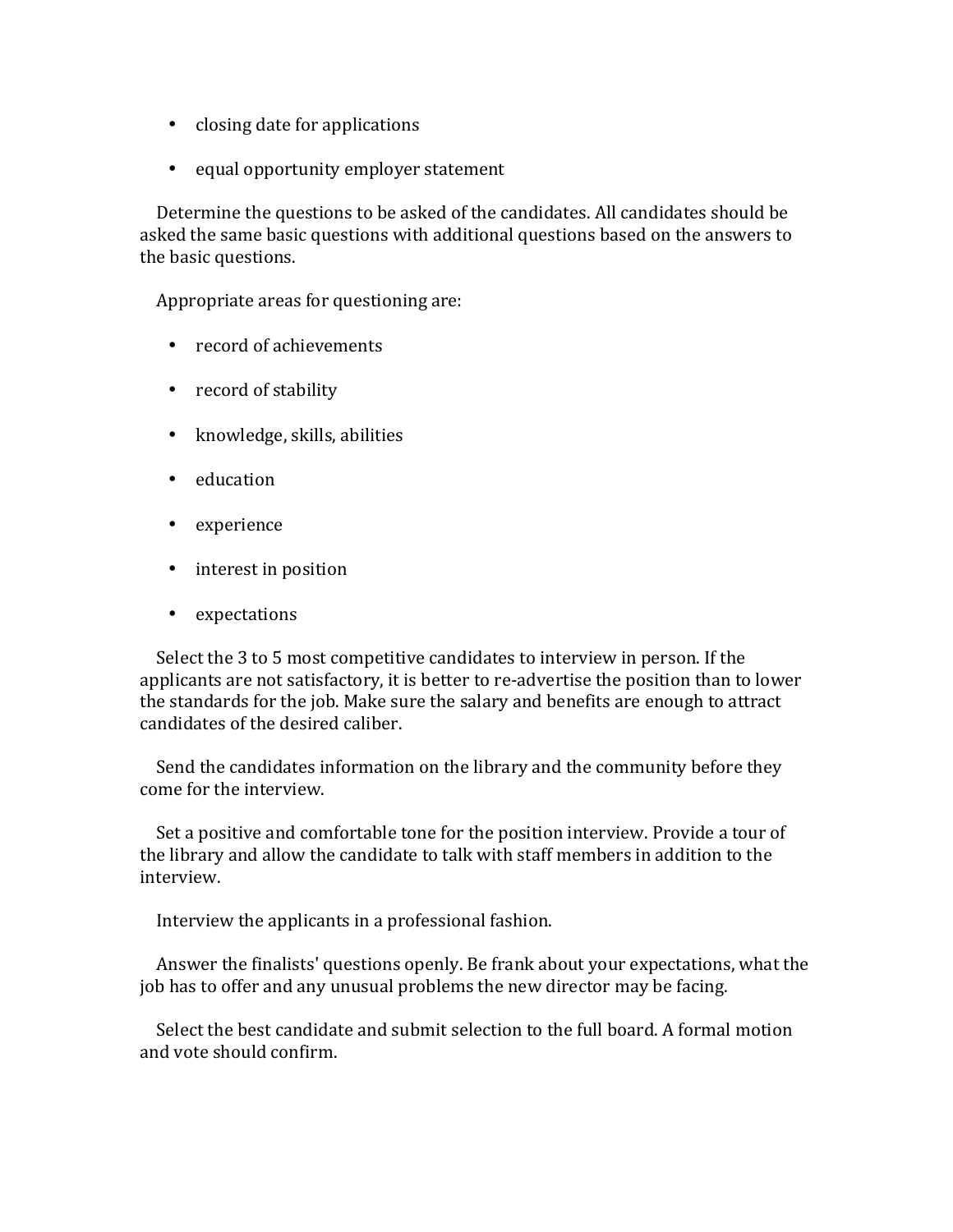Notify the successful candidate in writing and get an acceptance in writing. Notify the unsuccessful candidates in writing that a director has been selected.

Send an announcement to the local media after the successful candidate accepts.

Keep all the paperwork connected with the hiring process on file.

### **Section III - Evaluating the Director**

The evaluation of the library director should be an ongoing process, a natural outgrowth of a good relationship between trustees and library administrator. The director should be given help with problems and advice on mistakes in a timely fashion that facilitates quick resolution.

A formal annual evaluation of the library director is an excellent management practice. If the director is giving general satisfaction, this should be an appraisal of the job description and of progress with specific objectives. If the director looks forward to a chance to evaluate the director's position, rather than dreading a forum for unforeseen criticism, he is more likely to make effective adjustments in his priorities.

There are times when the director is not performing to the board's satisfaction in certain areas. At such times, the board's watchword should be SPECIFICS. The director should be given specific tasks to accomplish within a specific period or specific behaviors to change. Unspecific charges such as "bad attitude" are more likely to result in frustration and anger than constructive change. Many directors have successfully corrected an unsatisfactory situation after they gained a clear understanding of the board's expectations.

Any evaluation of the library director should be based on how the library itself is doing. The board might consider questions such as:

- 1. Has the director managed the library so that it can provide the intended services?
- 2. Has the director managed the staff so that operations are friendly, efficient and cost effective?
- 3. Is the community visibly pleased with the public library?
- 4. Has the director been a leader in making the community aware of the library as an important service?
- 5. Has the director made progress in achieving the objectives outlined in the library's plan?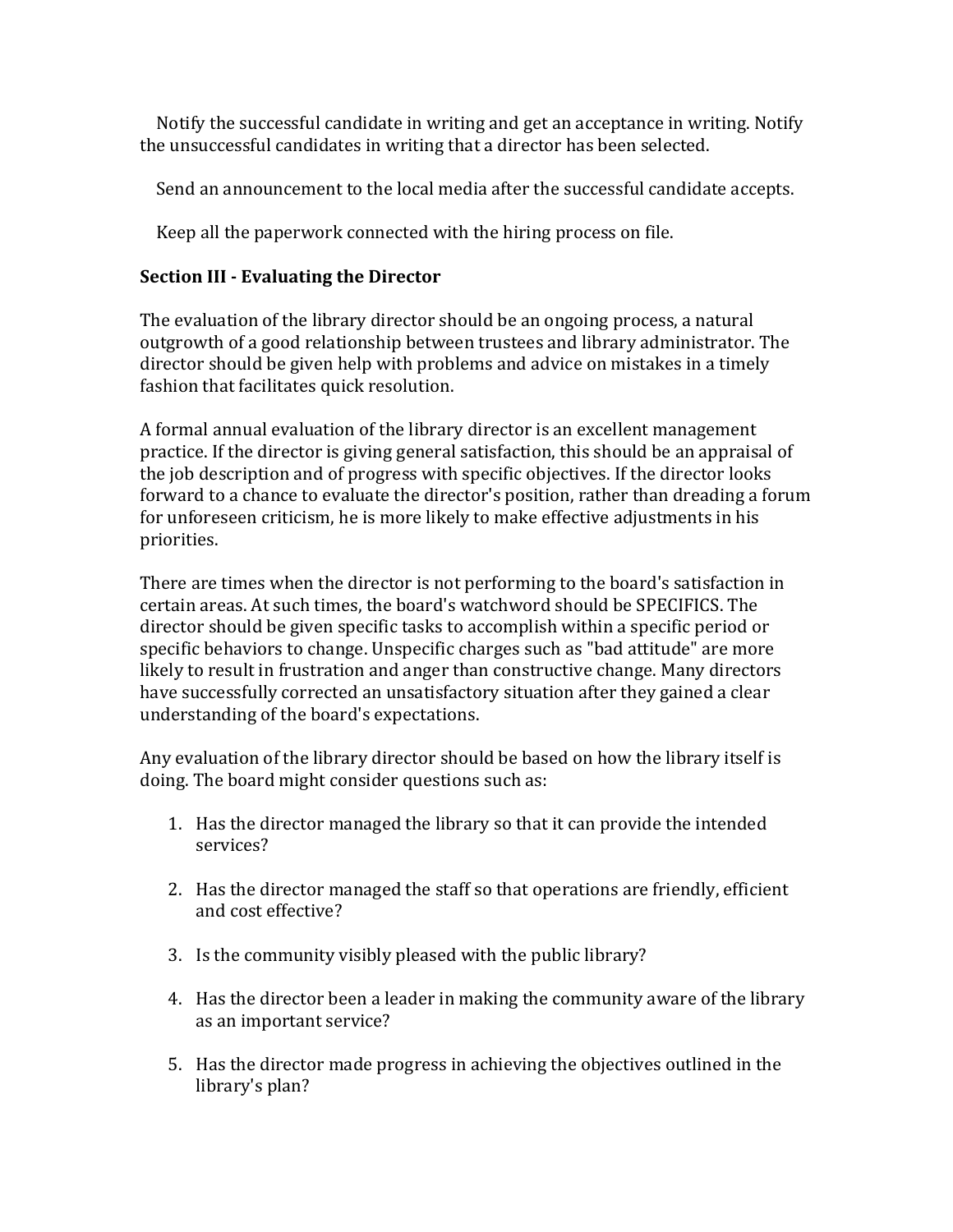- 6. Has the director provided sufficient information to the board so that it can perform effectively?
- 7. Has the director kept in touch with new trends in library service and relayed these to the staff and the board?

[Adapted from the [Virginia Public Library Trustee Handbook- Section V, p.5]

#### **Section IV - Dismissing the Director**

Probably the most painful situation a public library board can face is the dismissal of the library director. Boards that hire carefully, communicate well, nurture positive working relationships and evaluate effectively are far less likely to face this unpleasant task. However, when serious problems cannot be resolved, dismissal becomes a last resort.

Library directors are usually dismissed for poor performance, combined with unwillingness or inability to improve, or for major infractions of policies or library law. Such a situation calls for careful courtesy on the part of the trustees, both for ethical reasons and to prevent possible countercharges.

When considering the termination of the director, the board should review the following questions:

- 1. Has the director received formal appraisal of his work?
- 2. Is there a clear paper trail documenting the problems and the actions the director was expected to take to correct them?
- 3. Is there any evidence that personality clashes or unreasonable biases are a factor in the decision?
- 4. Has the board dealt with problems as they arose?
- 5. Has the director been given a full hearing?
- 6. Has the director received written notification of the dismissal with the reasons for it listed explicitly?
- 7. Have the trustees received appropriate legal advice and is the board prepared to justify its actions?
- 8. Are there any library policies that need to be changed as a result of the situation?
- 9. Has it been determined how the dismissal will be presented to the public?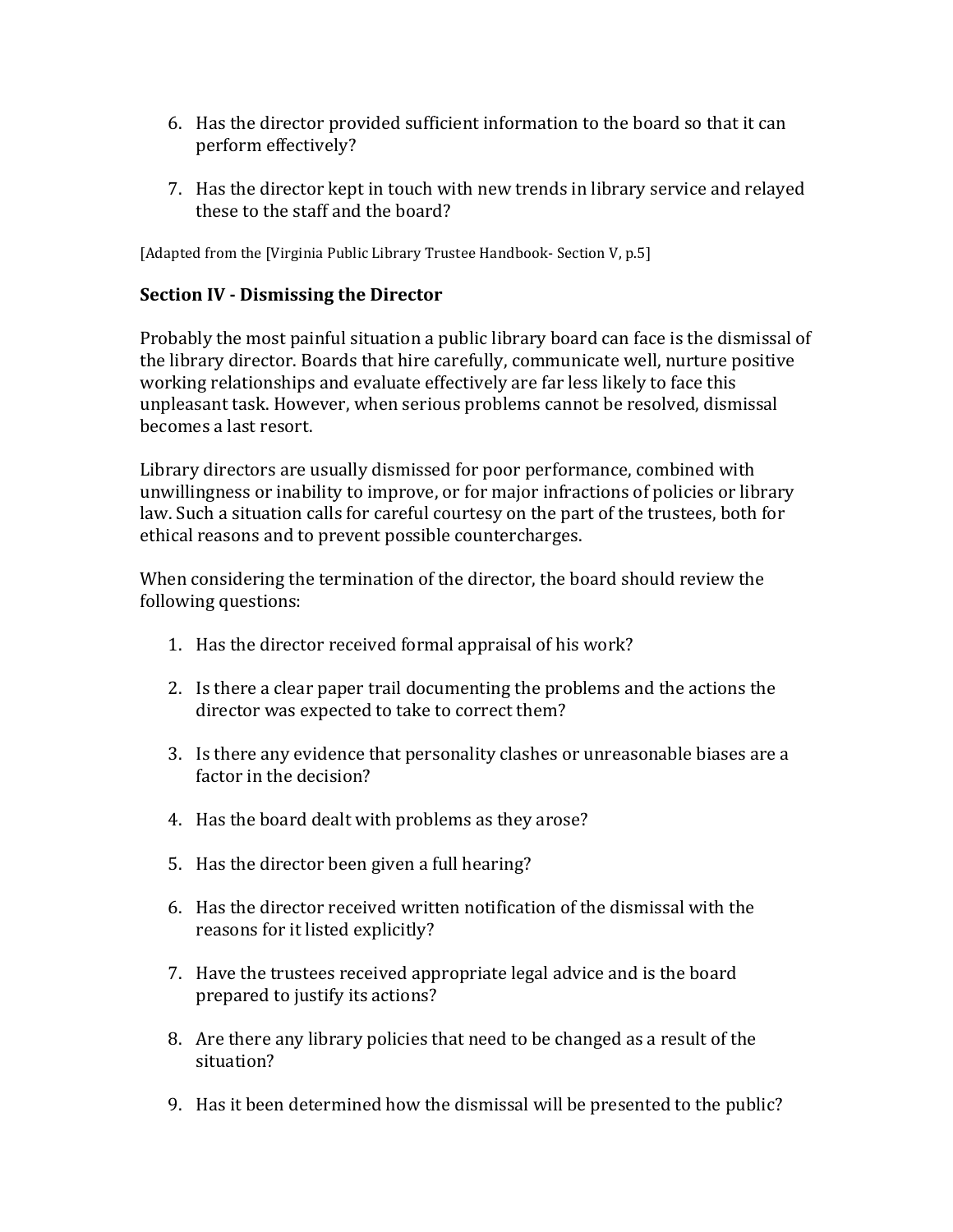[Adapted from the Virginia Public Library Trustee Handbook, Section V, p.9]

## **10. FINANCES**

The library finances are an area where the trustees and the director should work in close partnership and where high trust among them really pays off. Both board and staff should have a clear understanding of the budget process and major opportunity to contribute.

Libraries have historically been less than aggressive in obtaining adequate funding to support quality library programs but this is changing. More trustees are realizing that income must exceed the levy authorized by statute or by charter ordinance. However, it is important to keep in mind that libraries in Kansas operate under cash basis law, that is, libraries may not create any indebtedness over the amount of money on hand in the treasury.

The usual sources of income for public libraries include:

- levied taxes
- appropriations from community funds
- state, federal or foundation grants
- system grants
- contracts for furnishing a special service
- income from library operations: fines, damaged materials, copying charges
- interest on investments
- community fundraising

The normal expenditures that most libraries have to budget for include:

- salaries
- benefits [social security, retirement, workmen's compensation, health insurance]
- utilities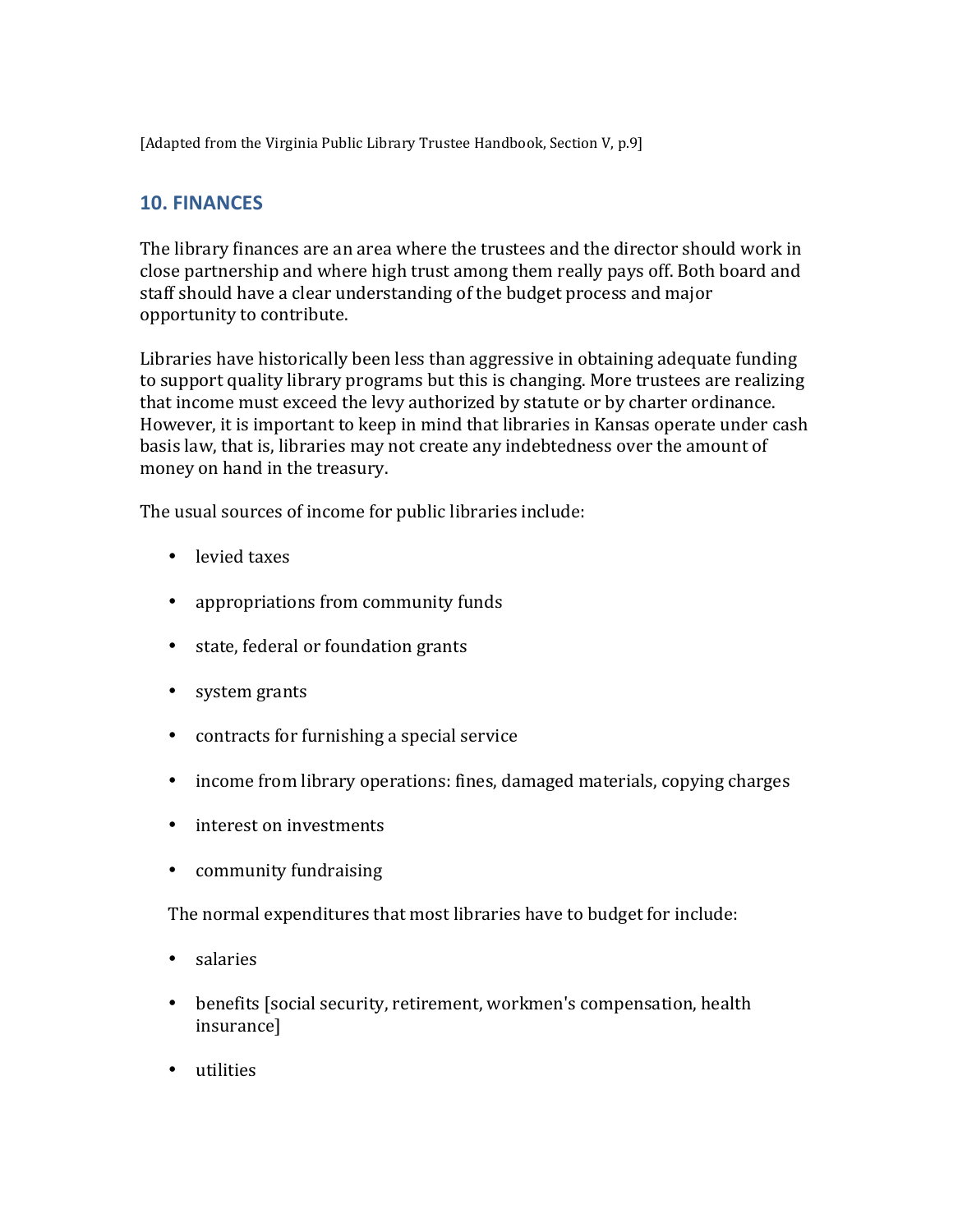- building maintenance [cleaning, insurance, maintenance, repairs]
- equipment and software
- collection materials
- databases and e-content
- summer reading and literacy support
- cultural or artistic events
- $\bullet$  book clubs
- workshops and crafts programs
- storytimes for children
- programs for older citizens
- local history and genealogy
- outreach
- special collections
- operating expenses [printing, postage, travel, memberships, supplies]
- capital expenditure such as a major building project or major equipment purchase

#### **Section I - The Public Library Budget Process**

Every viable public library should have a budget process that involves more than the casual updating of last year's budget. The basic steps in the program budget process are:

- 1. Review the community's needs, demographic trends and economic conditions.
- 2. Review the library's goals and objectives.
- 3. Develop a timeline with assigned responsibilities and realistic dates for completion of key tasks.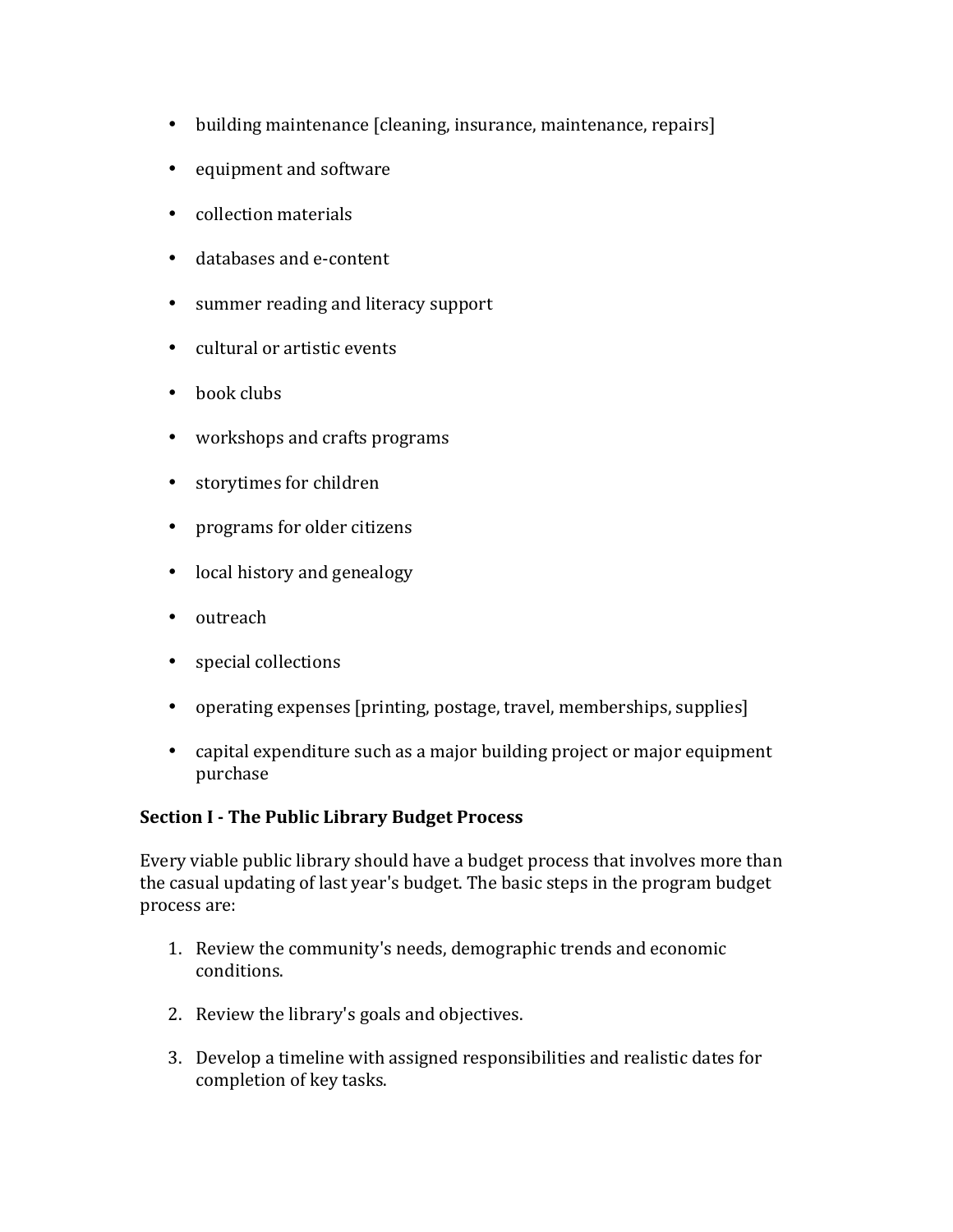- 4. Evaluate programs and services to determine needed changes and the prior year's actual costs. Determine if any of the library's activities are complete or need to be eliminated. Make sure all key staff members have input into the creation of the budget program.
- 5. Identify revenues and expenditures. Review by line item, justifying changes with workloads, circulation figures, prior demands or other data.
- 6. Develop and evaluate initial budget.
- 7. Develop final budget.
- 8. Develop budget presentation for local funding authorities. Be fully prepared to explain, justify and negotiate the needed financial support. The library must be presented as a basic community service and information utility.
- 9. Present budget and obtain budget approval.
- 10. Make any needed revisions.
- 11. Present the budget to the community. Tell the community what it can expect and what the current funding level will and will not accomplish. Take advantage of the opportunity to let public know of the variety of activities and services the library will be offering.
- 12. Assign the director and staff to implement and manage the budget. The board's role should shift to maintaining an awareness of the expenditures and the adherence to the budget plan.
- 13. Review regularly scheduled financial reports. These should include current expenditures, vear-to-date expenditures, budget remaining and explanation of any major changes. Unexpected expenses of any size should be approved by board motion.
- 14. Work for future success in securing adequate funding by maintaining good communication with the local funding authorities. It is important that local officials understand what the library needs and what the library is accomplishing.

#### **Section II - Extra Income**

#### *Federal-State Grants-in-Aid*

A statute was passed in 1975 that provides for annual grants to regional systems and eligible public libraries. These funds supplement, but may not replace, local funds. One third of the total amount is distributed by formula to the seven regional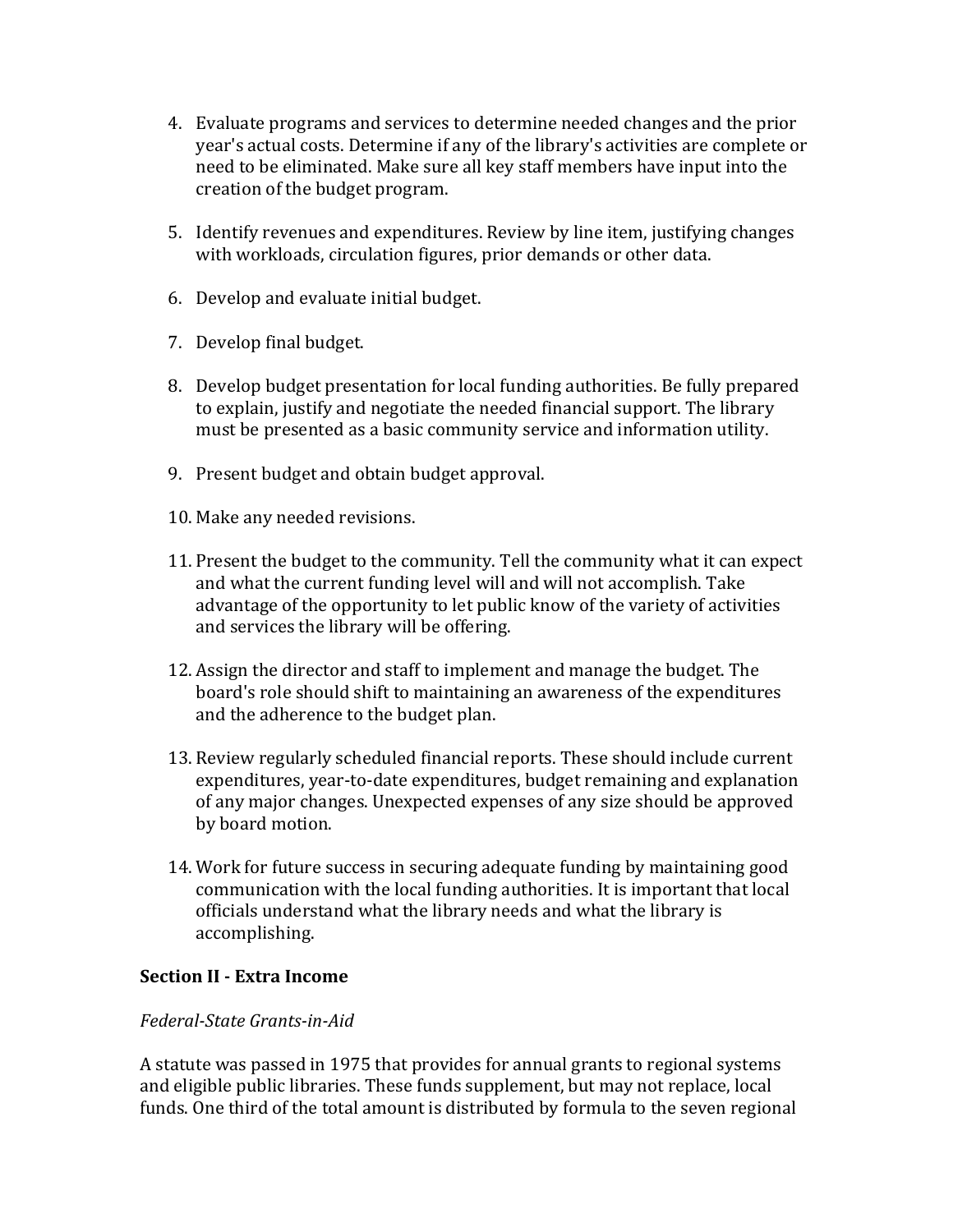library systems. The remaining two thirds are distributed to public libraries on a formula based on the population of each library district. The per capita amount varies slightly from one year to the next. Grants-in-aid money may be used for any public library purpose except construction, repair, debt reduction or basic utilities.

The grants-in-aid funding is in perpetual danger of major cuts due to the pressures on the Kansas state government budget. Both library staff and trustees of Kansas public libraries should be prepared to justify the critical nature of these funds to the Kansas Legislature and the Governor's office.

Library Services and Technology Act (LSTA) Grants - The Library Services and Technology Act provides funds from the federal government for libraries. Congress appropriates money for this program annually and the amounts vary from year to year. 

#### *Regional System Grants*

NEKLS makes grants to eligible public libraries through the Public Library Accreditation Standards program. Current information on accreditation levels and grant amounts may be obtained directly from NEKLS.

# **11. COMMUNITY FUNDRAISING**

Community fundraising is the most talked about and least accomplished task in the not-for-profit sector. Libraries want and need more money but many librarians and trustees are reluctant to do the planning and asking and thanking that it would take to get it.

But just as a fit and healthy person is hungry for food, an excellent library is hungry for money. Many excellent libraries have made fundraising a priority and have seen their collections, programs or services improve as a result. Community fundraising is no substitute for adequate tax support but as a supplement to good public support, it can make a good library visibly better.

Americans give more of their private income than any other people. 90% of what is given comes from individual gifts. Success in fundraising comes from a base of individual donors.

Most people do give. Statistics show that Americans from all income brackets make gifts. In fact, low-income people give a larger percentage of their income than wealthy donors.

People give to what they care about, of course. But they also give when they are asked to give. If the library doesn't ask, another agency will. People make repeat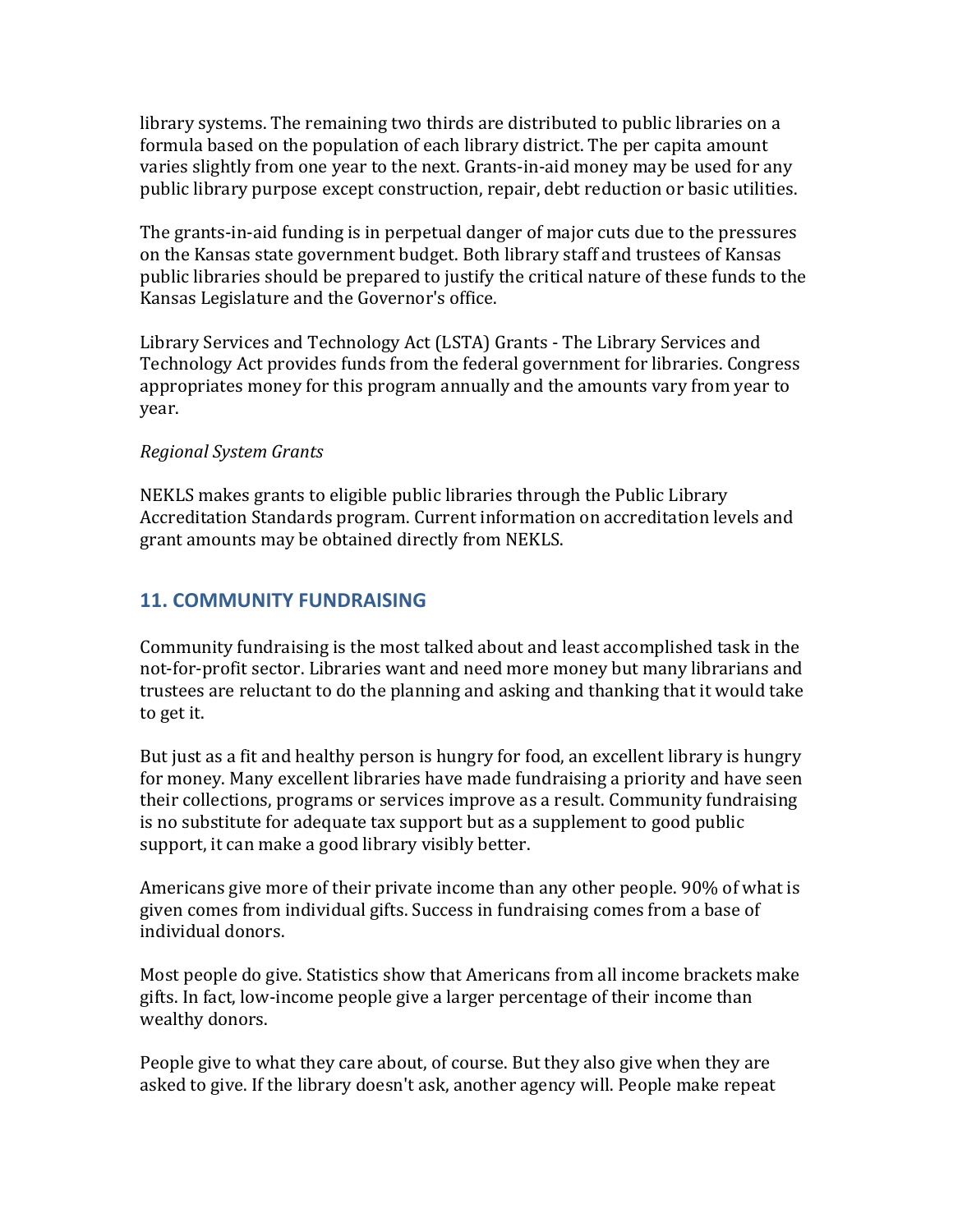gifts when they believe their gift has been valued and appreciated. Even wealthy people will not continue to give if they don't receive proper appreciation.

Community residents are not going to give more money to the library because it would be nice for the library to have more money. Those doing the fundraising must be able to state exactly what the library needs and exactly how the community will benefit if the library gets it.

Community residents are not going to give money so the library can hire staff or pay the utility bill. If the library's fiscal problems are that serious, the board should be looking at increased public support, not fundraising.

## **Section I - Effective Fundraising Techniques**

- 1. Direct Mail It takes time and patience to build a donor base through direct mail. Most professional fundraisers believe that a direct mail database should be cultivated for years, like a garden. Long term non-responders should be weeded out, but many people will not respond, even if they care, until they realize the need is not going to go away. A one-time form letter simply isn't worth much money. Direct mail can be effective but for most libraries, it is far better to send a personal letter to a hundred people than a form letter to a thousand. And the hundred should be chosen for logical reasons; because they are community leaders, concerned parents, heavy library users, neighborhood residents, supporters of causes the library can help with. You should be able to give each person at least one reason why you believe they care about the library.
- 2. Capital Fund Drives People will give more to a one-time request for a specific purpose than to a regular solicitation. But it does require the strong goodwill of the community. The library must already be successful and popular when the fund drive is implemented.
- 3. Memorials People are looking for an appropriate way to preserve the memory of a loved one and invest in the future of the community. The mistake most libraries make is to neglect the subtle but long term marketing that will have people thinking of the library when such a gift is appropriate.
- 4. Book sales Libraries have made this their specialty. When a book sale is a well-organized annual or biennial event, it can make a surprising amount of money for the library. With some added festivities, it can be a highly visible community tradition that people look forward to.
- 5. Novelties These are small-scale unusual things such as auctions, raffles, wishing trees, and letters to Santa Claus. They don't usually net huge amounts of money but they are fun and they can make people think about the needs of the library.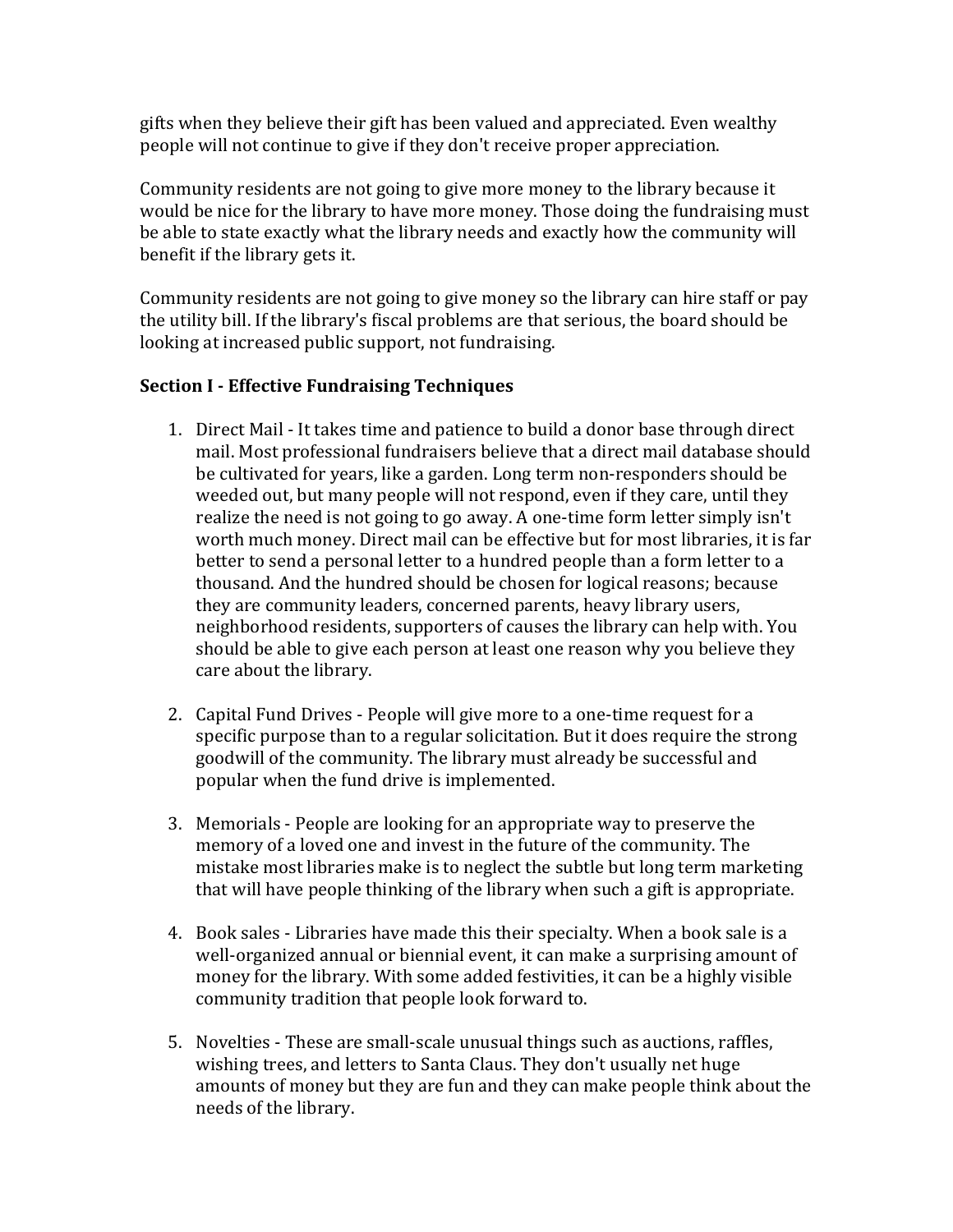6. Individual Appointments with Potential Donors - This is by far the most important fundraising technique and the one that raises significant amounts of money. If you are planning to ask a local corporation, a wealthy citizen or a community leader for a significant amount of money, it is not effective to use mail or telephone. It requires a scheduled appointment and a carefully stated case, accompanied by a one-page flyer that repeats the most salient points.

The perceptive donor will sense when a fundraiser expects to fail or doesn't really believe in the project. Genuine enthusiasm will build understanding and support even when the donor feels unable to give the requested amount.

Many librarians and trustees are not comfortable with this fundraising technique because they equate a turndown with failure or even rejection. But they become more comfortable when they realize that turndowns are simply part of the business and that even a percentage of successes has real benefit for the library.

Good prospects for fundraising include:

- Corporations and businesses that are known to be civic minded
- Organizations and clubs that support the community
- Wealthy individuals who have friends among the library supporters
- Those who have already given gifts to your library
- Members of the Friends organization
- Heavy library users
- Community leaders and members of local government

## **Section II - Saying Thank You**

Fifty percent of successful community fundraising is saying thank-you. Many libraries that have unsuccessful track records in fundraising also have no reputation for being appreciative.

Every gift to the library, of any size, should be acknowledged. The thank-you should be appropriate and personal. Form letters are not appropriate, especially in a small community

If the library has a number of donors who give significant amounts, it is often effective to have an annual dinner or reception, hosted by the library to show their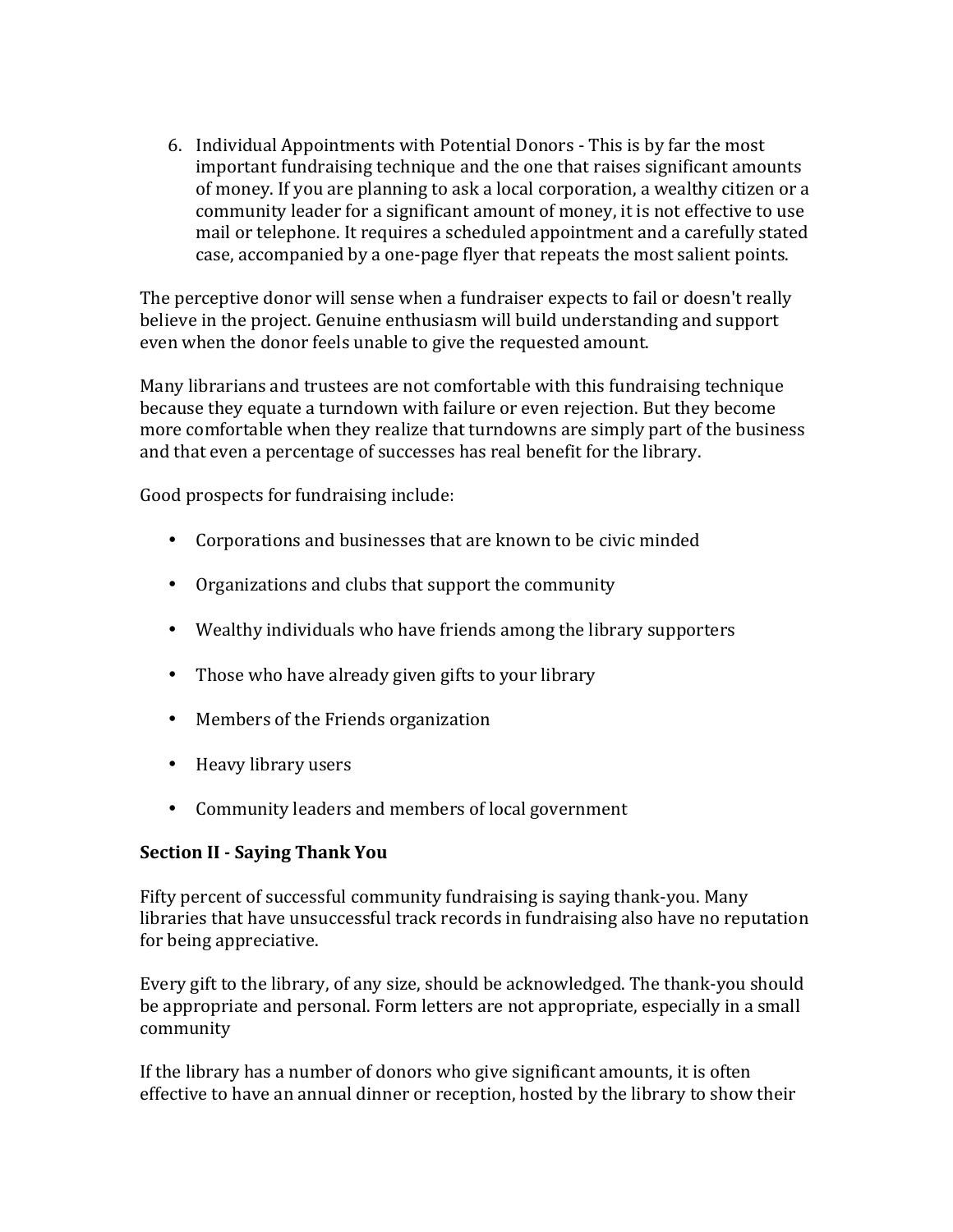appreciation of those who support the library. Plaques, flowers or their acknowledgements are often an appropriate part of the celebration. In any case, it should be a gala affair, designed to make the donors feel that they are important to the library and that they have made a real contribution to their community.

The donor of a large gift must be thanked several times in several different ways, not mechanically but creatively. It can be impressive when the board, the staff and the Friends are all moved to express their appreciation of meaningful help for the library.

The library can gain an edge over other fundraising entities by putting time and thought into appreciation.

### **Section III - Planning, Patience and Perseverance**

Planning, patience and perseverance have been called the three watchwords of fundraising. Planning is essential: to document the need, formulate the strategies, complete the tasks, and organize the acknowledgements.

Library supporters who are interested in fundraising should do some research on fundraising techniques or schedule a board workshop on the topic.

A library cannot build a climate of community support overnight, whether the goal is increased public support or increased supplemental support, or both. Patience is necessary for the library's fiscal health.

Perseverance is also necessary for success in this field. Far too many librarians and trustees have been discouraged by setbacks that could have been regarded as valuable experience.

# 12. **LIBRARY BUILDINGS**

Library trustees have a major responsibility to make sure that the library facility or facilities are maintained for public comfort and safety, are durable, comfortable, welcoming and efficient. Library buildings that are ugly, shabby, outdated, poorly maintained, overcrowded or inefficient have a devastating effect on public support. They invite both library users and the larger community to dismiss the library as unimportant and largely irrelevant in today's world.

At the same time, it is important for the contemporary library trustee to see the library building as a hub in a network of services that extend far beyond the library walls. Librarians often refer to this concept as "the library without walls."

Increasingly, it will involve not only regional systems and state support, interlibrary loan and outreach services but global access to information and remote access by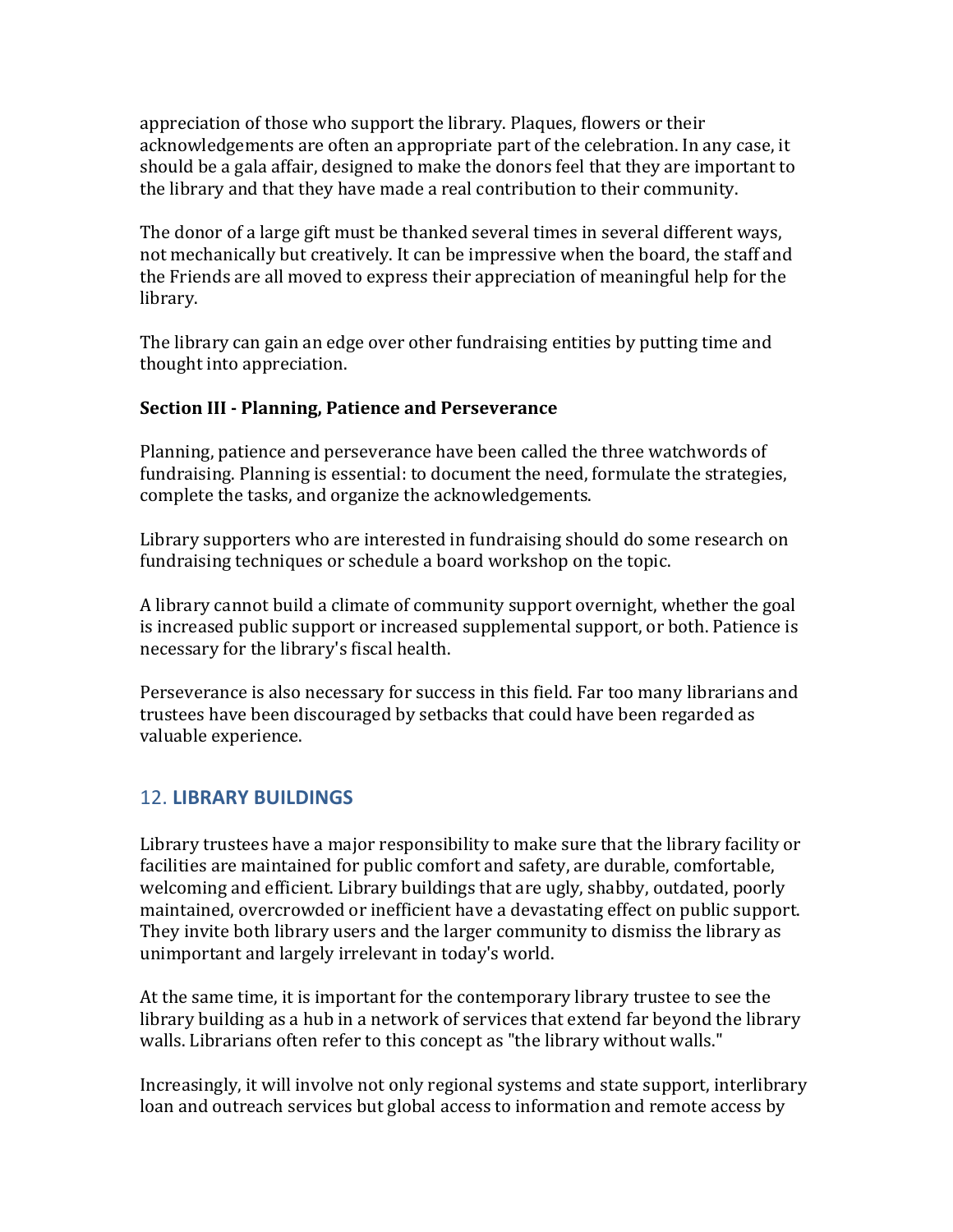citizens to a variety of information services. Libraries can either become territorial about their share of recreational and information services or they can choose to collaborate with a wide variety of other entities and create together a level of information access that has never been seen before, especially in smaller communities.

Every public library should have a long range plan for the library facility. This should include:

- a regular monitoring of needed repairs and improvements
- a timeline and fiscal plan for needed remodeling, expansion or a completely new library
- a plan for compliance with the provisions of the Americans with Disabilities Act
- an annually reviewed plan for appropriate library technology, that includes input by staff, system consultants and state library consultants
- an ongoing weeding program.

### **Section I - Library Building Programs**

When the library needs a remodeling, expansion or new library building, there are certain steps that will ensure an effective building program:

- 1. major input from consultants, either from a professional building consultant or from professional library consultants working in the regional library systems or the state library
- 2. a fiscal program for obtaining the necessary funds
- 3. a building program that describes the library's needs in detail, for every department and every physical area
- 4. consultation with staff and trustees in other libraries that have completed similar building programs
- 5. careful selection of an architect who will communicate well with the building committee and monitor the project carefully
- 6. contribution to the planning process by library staff and careful consideration of both staff and public needs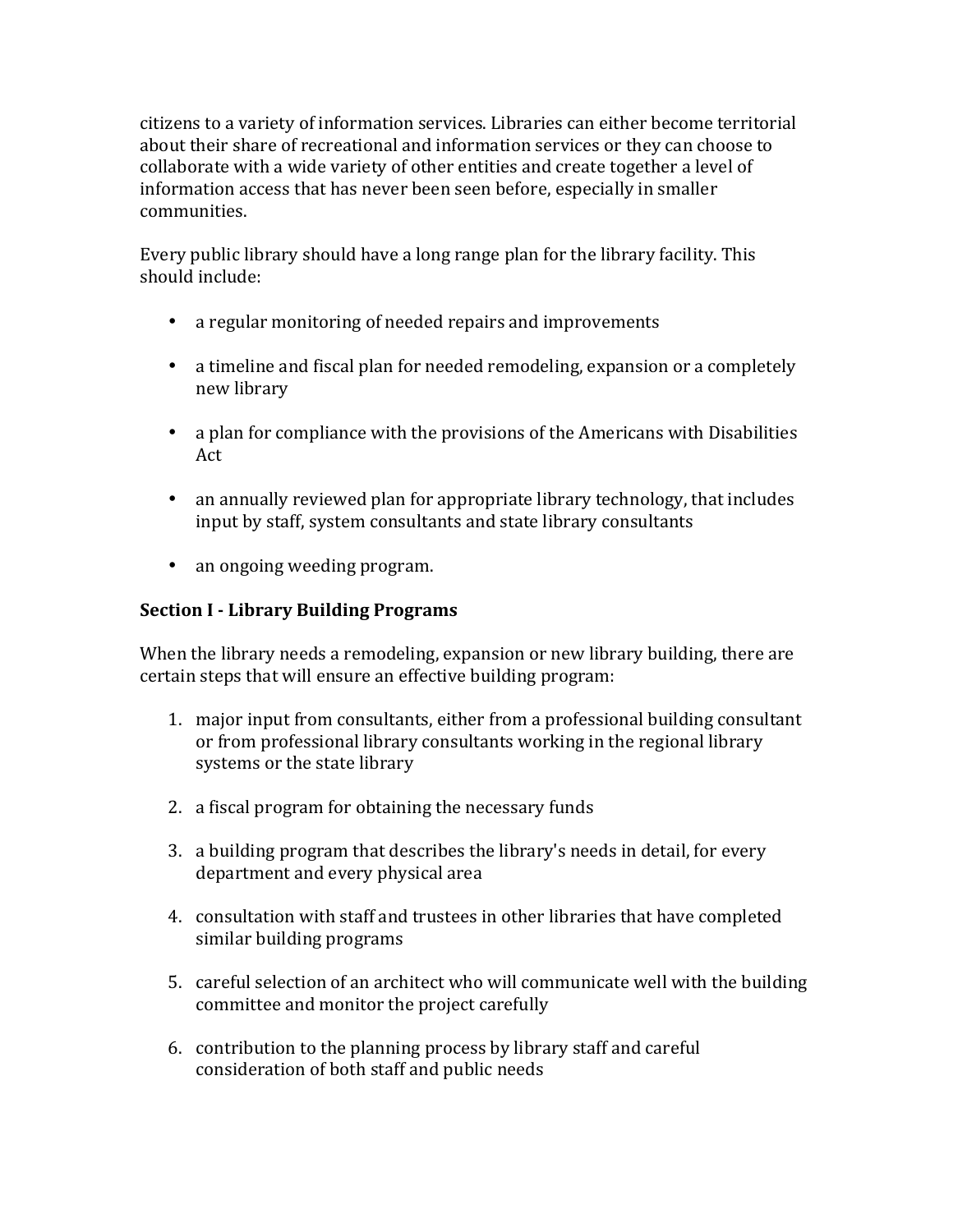- 7. one member of the building committee willing to monitor the progress of the building project and report possible problems
- 8. a careful documentation of every major step of the building program.

## **Section II - Financing a Building Program**

Most Kansas libraries use a combination of several methods to finance a new or expanded library facility.

A bond issue is often needed to meet a substantial share of the costs. By passing a bond issue, the electorate agrees to tax itself to pay for bonds which are sold to pay for capital improvements. The board will need professional advice to consider the length of the term of the bond issue in relation to the actual yearly cost to the owner.

Libraries can also choose to transfer funds from the operating budget to a capital improvement fund. Up to  $10\%$  of the annual tax support can be transferred in this way as well as non-tax funds.

The local taxing authority (city, county or township) may choose to assign funds to aid a library's building program. Members of local government should certainly have a clear understanding of why the building program is critically needed.

The board may choose to implement a fund drive to obtain enough funds to begin the building project. This requires genuine dedication on the part of the trustees, staff, Friends and community leaders but it can often raise a surprising amount of money.

Library consultants are often asked about grant monies for building programs. This option is not very promising, especially since federal library funds are no longer assigned to construction, but grants from local foundations or corporations are sometimes part of the fundraising for a library building program.

## **Section III - Library Building Project Errors to Avoid**

There are certain mistakes that are found over and over after library building projects are concluded. The building committee and the architect should work for the specific prevention of these during the planning for the project, with invited input from appropriate consultants. An architect would be well advised not to dismiss the importance of these during the architect selection process:

- incorrect cost projections that force the cutting of realistic space requirements for community needs
- carpets or furnishings not durable enough to stand up to public library usage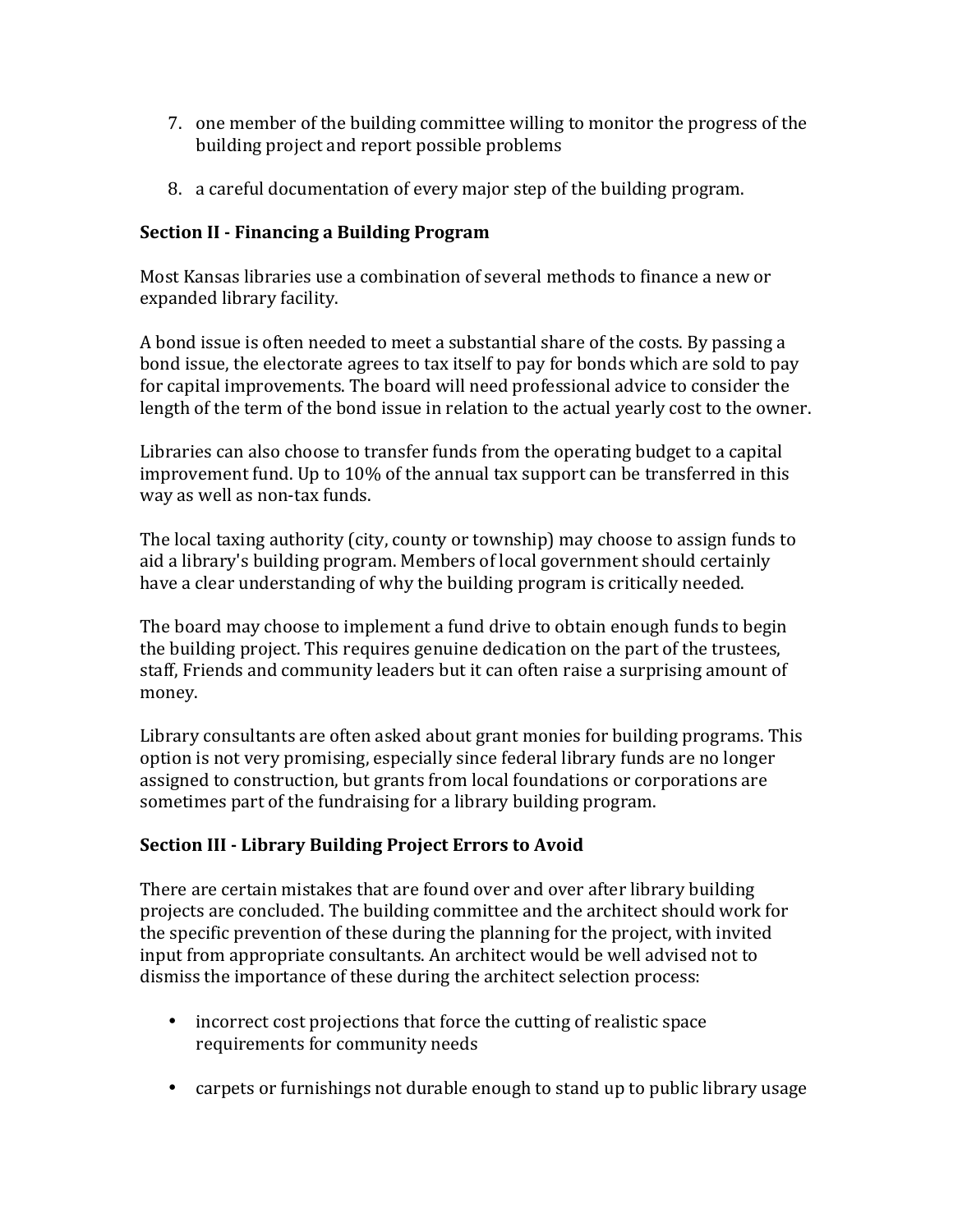- inflexible furnishings that can never be moved
- problems with roof seams and skylights
- problems with heating and air conditioning units
- north facing or poorly protected entrances
- poorly lighted restrooms
- underestimation of the level of technology that will be needed by the library in coming years
- $\cdot$  inflexible and inadequate wiring
- an extremely inadequate number of outlets
- inadequate storage
- inadequate compliance with accessibility requirements
- inadequate work space for the staff, no private space for the director
- poor visual control of the library by the library staff
- meeting rooms without adequate storage, kitchen facilities, or a separate entrance
- inadequate arrangements for children's programs.

## **13. LIBRARY TECHNOLOGY**

#### **Section I - A Plan for Technology**

Every public library should have a constantly evolving plan to incorporate library technology into the library's service programs. The substance of this plan will be greatly affected by the size of the library and its financial resources. But it should answer the following:

1. How many public computer workstations does the community require?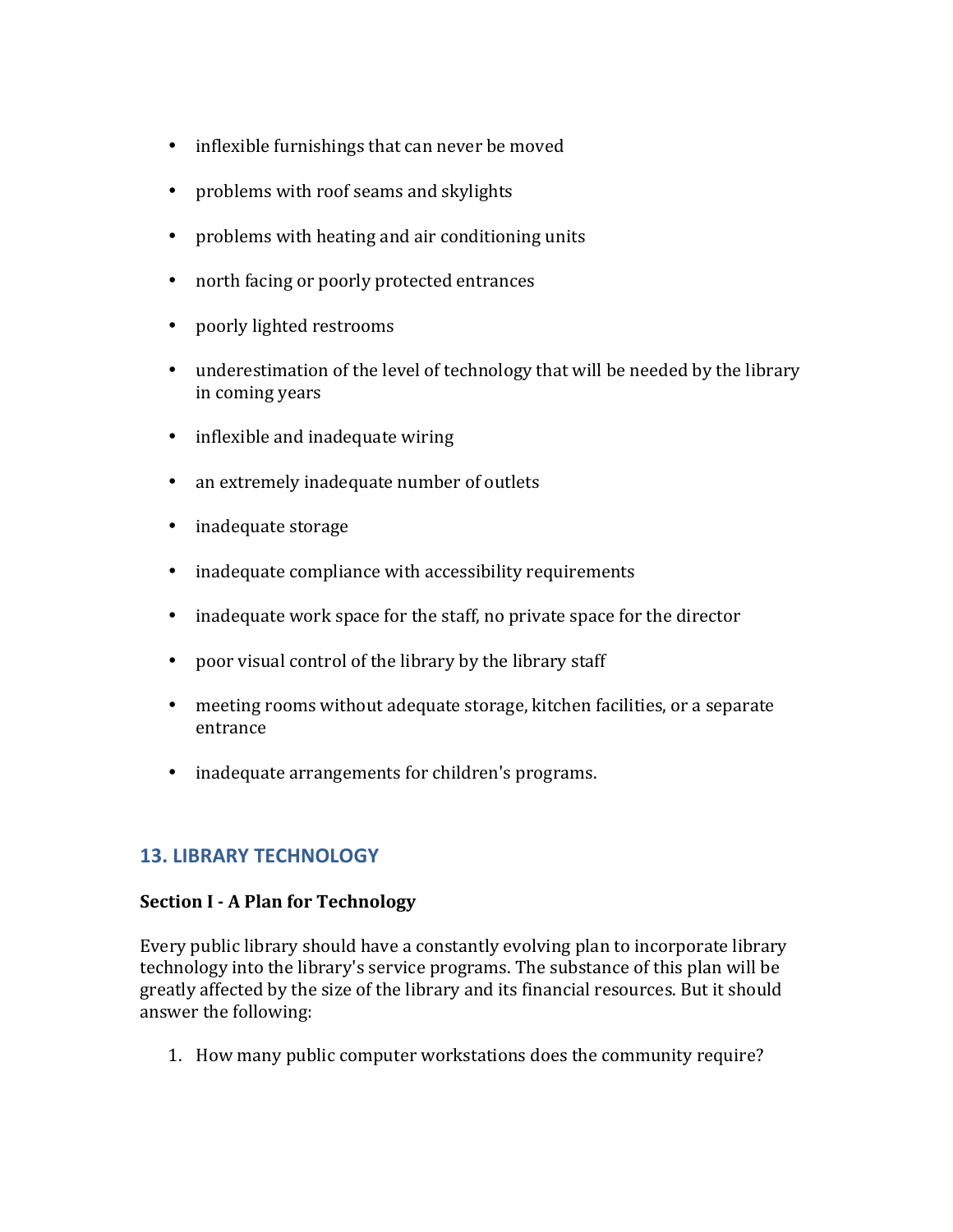- 2. Does the library have an up-to-date plan specifying the software packages that should be available to the library staff to make the library operations more effective?
- 3. Does the library have a technology management plan that handles timely backups and an inventory of library hardware and software?
- 4. Does the library have appropriate Internet access for both staff and public use? Is the library's Internet service provider proving reliable?
- 5. Is the library making effective use of the services available through the State Library and their regional library system?
- 6. Does the library have a fiscal plan to finance the automation and technology updates that should be implemented within the next three years?

## **Section II - What Should Technology Accomplish for a Library?**

Most Kansas trustees have come to recognize the importance of appropriate technology to public library development. But in view of the costs of library technology they should ask, and quite frequently do ask: "What is it that we want to accomplish with this technology?" One answer given by librarians is: "It gives access to much more information." To which the alert trustee sometimes responds: "Information needed by whom?"

Professor Roger Greer and Professor Robert Grover give a more thoughtful answer. The two library school faculty members see library technology as changing not only public library services, but also public library service philosophies.

Before the current technological revolution, libraries had to focus on their collection. They measured their success by the size of their collection because the bigger the collection was, the better the chance that they would have whatever the next library user would happen to want. Good librarians had an intuitive feel for what their patrons would most often need, but little hard data on what needs were actually being met.

But in a modern library, the focus is not on collections but on people. The library is not limited to what it has the ability to own. The librarians go wherever they have to go to meet the individual needs of the individual library user, whether that need is frequently or rarely expressed. Success is not measured by collection size but by client satisfaction.

Furthermore, technology allows the modern library to build the home collection on the basis of the most systematically collected data about the needs of the community. If there is a club of pigeon fanciers in town, the library will not fail to have the most respected materials on pigeons. A library that is only a warehouse of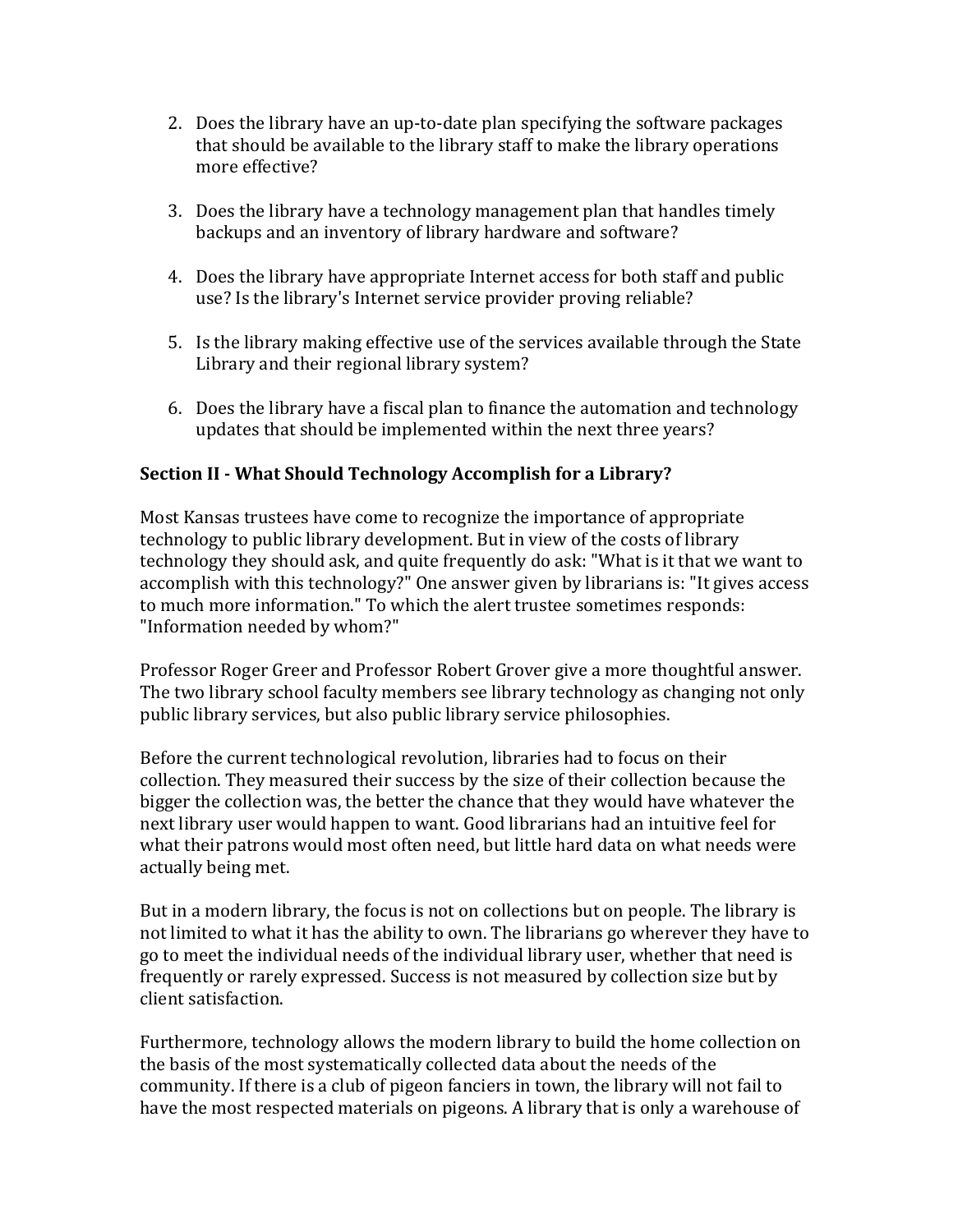materials could have such a failure and never know it. The "information utility" library is not serving a combination of favorite patrons and faceless users, but a wide range of clients whose needs are known because they are proactively studied.

Which is not to say that this brave new world has no problems. Library staff members are frequently frustrated, if not actually frightened, by the huge mass of clumsily organized information out of which they are expected to find the information on Sanibel Island or miniature livestock or legislation on water rights that their clients actually need. This problem will gradually improve as searching and retrieval techniques become more sophisticated. In the meantime, there are many constructive actions that can be taken by libraries of all sizes:

- 1. Trustees should regard the ongoing training of library staff members and trustees as a top priority, in spite of financial stringency.
- 2. Libraries of all sizes should regard modern interlibrary loan, not as a luxury or a burden, but as an absolutely integral part of client-based library service.
- 3. Smaller libraries should make contractual arrangements to tap the skills and knowledge of the reference librarians that can be supported by larger ones.
- 4. Libraries of all sizes should seek current information on techniques for studying communities and doing needs assessment for public libraries.
- 5. Libraries of all sizes should relay continuous information on their unmet needs to the regional library systems so that proactive planning for Kansas library development can take place.

[The material in this section is adapted partly from *Libraries as Public Information Utilities: An Imperative for Survival* by Roger Greer and Robert Grover of the School of Library and Information Management, Emporia State University, Emporia, Kansas]

## **14. COMMUNITY INFORMATION**

Library trustees are increasingly aware that technology is has made great changes in how library services are offered. The development of online communication holds great promise, not only for libraries, but for whole communities. Librarians are beginning to ask not one but two questions:  $(1)$  How can this technology be used to improve the library service offered in our community? (2) How can this technology be used to improve the total quality of life in our community?

Information is certainly the heart of library service. But information is also becoming so essential to every level of society that people speak casually of living in the "Information Age." Information has been critical to the global economy and to the functions of both nations and states. But increasingly, information is also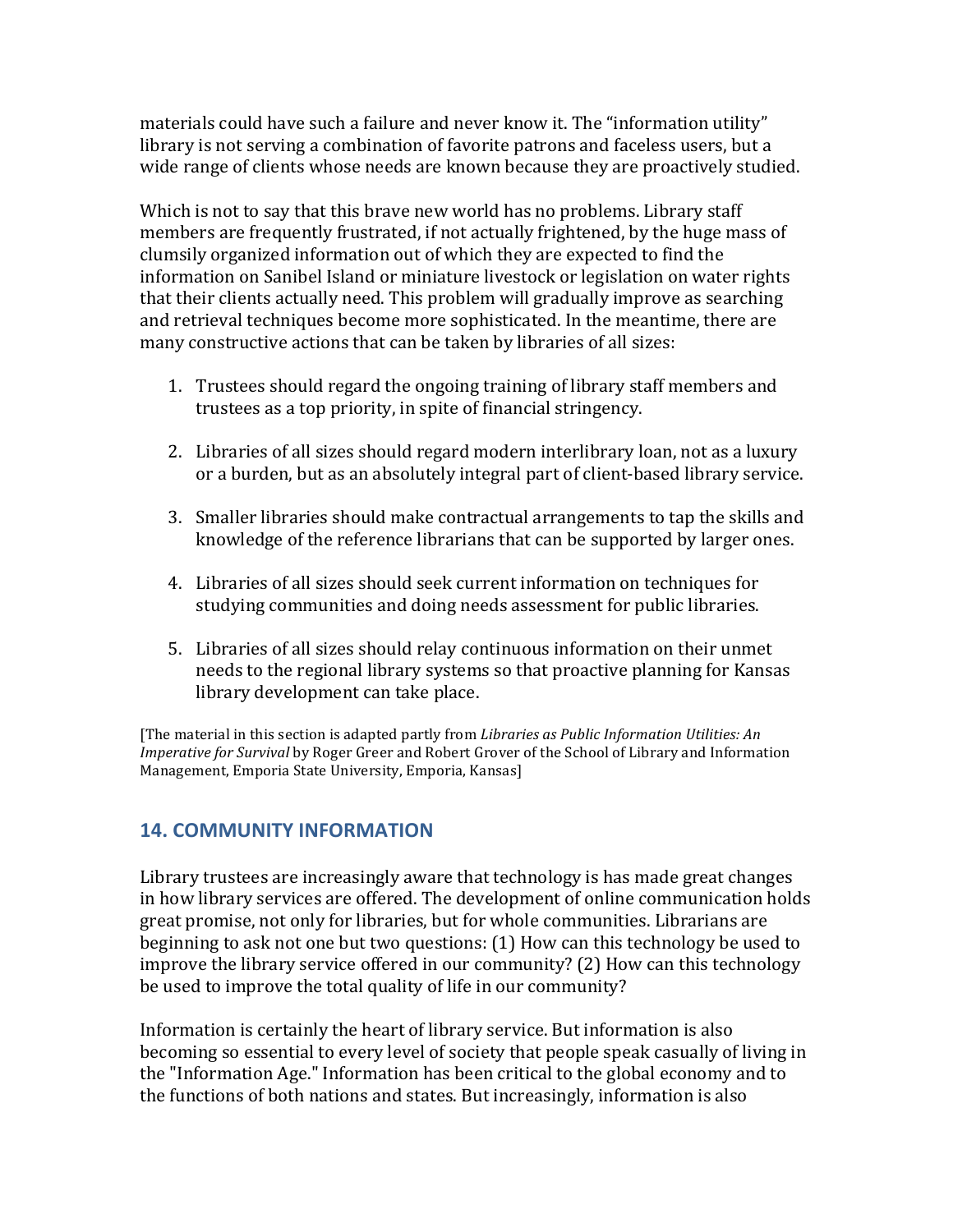community business. Because information is both library business and community business, libraries need to be involved in community planning and development.

Local government, local schools, local hospitals, local businesses, local civic organizations, local agriculture, local libraries have all been planning to gain access to telecommunications so they can gain the information to meet their special needs. But in many communities, these community elements have done their planning in isolation, with little awareness of what the others were doing. More recently, community leaders from government, health, business, education, civic leadership and libraries have started to come together to discuss the information needs of the whole community.

Often the first need of such a group is simply increased awareness. What is actually happening in the community? What kind of information do the citizens use in their daily lives? What are the benefits of access to online information? What are other communities of similar size doing? What information is needed in a community database? What can the community do to fund the access that is needed? Is there anything they can do to help their citizens gain the teleliteracy that they will need? How will access to the Information Highway come to town and how will it be financed?

There is no single "recipe" for effective community information, any more than there is a single "recipe" for a healthy and flourishing town. Christopher Hoy comments: "Communities can consider information to be a new public utility, just like water or power. If it is a utility, they can develop the capacity to plan for it. A top-down approach to citizen teleliteracy can't work because it will inevitably be a one-size-fits-all, centralized, technology-focused solution. A bottoms-up approach works best because it grows out of a community's circumstances, it's distributed instead of centralized, its application-focused rather than technology-focused and it has the added horsepower of being locally owned. Presently there is an institutional gap that must be filled by a volunteer group willing to work on awareness, access, training, partnerships and planning."

Library trustees have the potential to play a major role in this new field of community information. Effective library trustees are often effective community leaders. Whatever their own profession might be, the library trustees can contribute to the community's understanding of its total information needs. And library trustees can make sure that the public library is not overlooked when such planning begins to take place. The absence of the library in when community information planning takes place can only damage both the library and the larger community.

Several Kansas library leaders have pointed out that a fine public library, already well integrated into the community, can serve as the catalyst for the development of a community information planning task force. The library can serve as the host institution for planning meetings. The librarians and trustees can search for the motivated volunteers that want to plan for community information.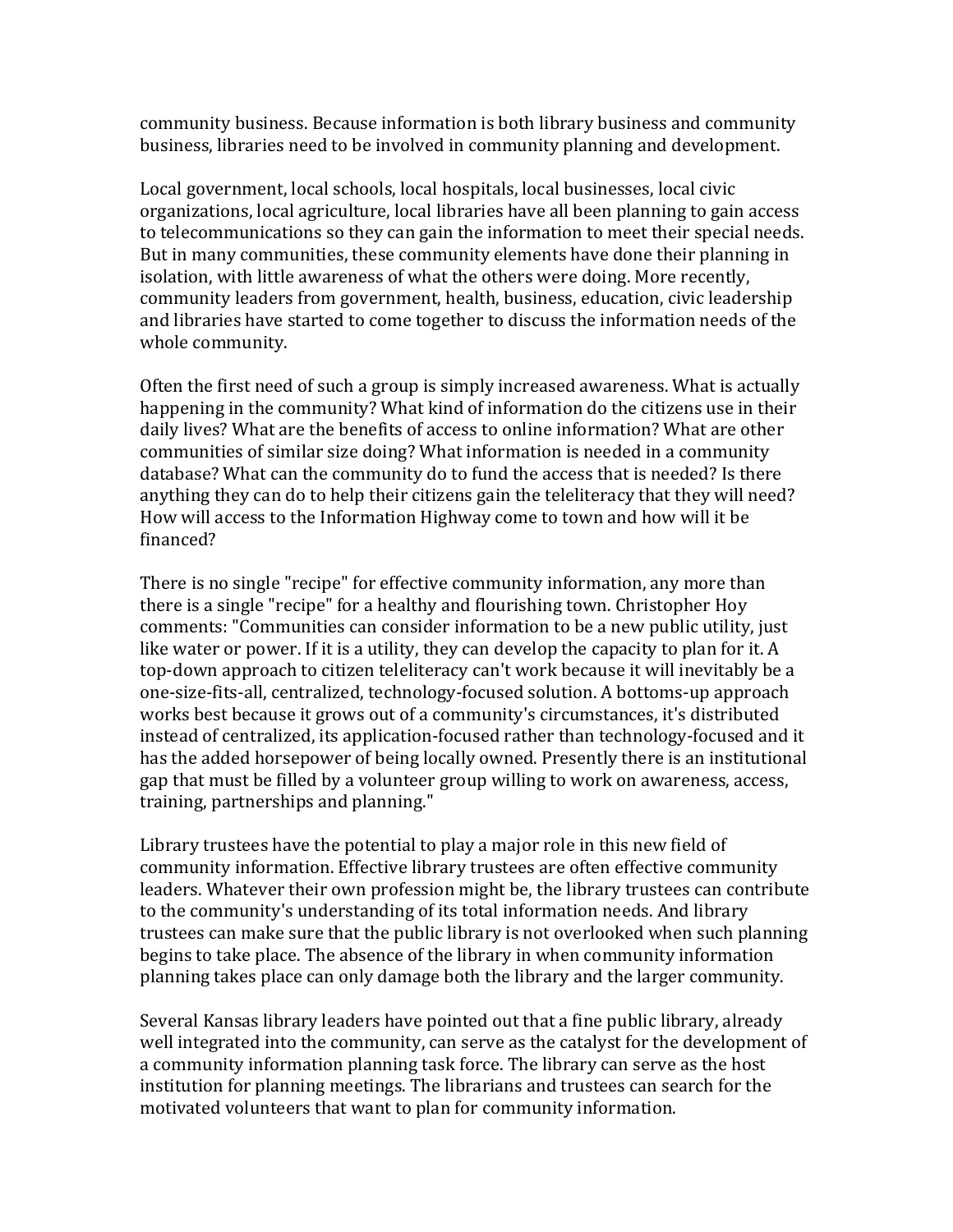Community information is a new field and planning for a community information utility is not an easy task. Some towns have been astonished to realize that they have virtually no experience in functioning as a total community. But many community leaders have also found that it was the information needs of their hometown that finally made the information revolution relevant to their everyday lives.

[The ideas in this chapter are adapted from *Recipe for a Rural Renaissance: Community-Based Information Technology* by Christopher Hoy, with the permission of the author.]

## **15. PLANNING AND EVALUATION**

#### **Section I - The Library's Long Range Plan**

The public library that does not plan will change. But the change will lack a focus. It will be in response to immediate pressures rather than to meet long range needs. The library, in other words, will drift.

Change by drift is likely to make the library less and less relevant to its community's real need. Faced with a choice between an agency that is playing a dynamic role in community affairs and one which is drifting, the public is likely to support the agency that is truly meeting its needs." (Idaho Library Trustee Manual, page VI-1, Idaho State Library staff, 1996.).

Systematic planning is essential to excellent library service, yet it is an area that allows a library board to set an individual style. While research can be helpful, the board and director should not feel obligated to accept tools or procedures that seem unnatural or unhelpful.

The library's long range plan should include the following:

- 1. A review of the current strengths and weaknesses of the library. What assets does the library have now that can be built upon? Is there a handsome facility, a friendly staff, a superior reference service, a strong Friends Group? What strengths does the library need to build? Is there a too-small video collection, inadequate space for children, poor signage, an invisible interlibrary loan program, poor public relations?
- 2. A community analysis and needs assessment: It is basic to planning to know the community and address its individual needs. The trustees and staff should become familiar with the demographic and economic data of the community and its cultural, recreational, educational and information resources. The library needs to understand what the community has and what it lacks before defining the library's role in the community.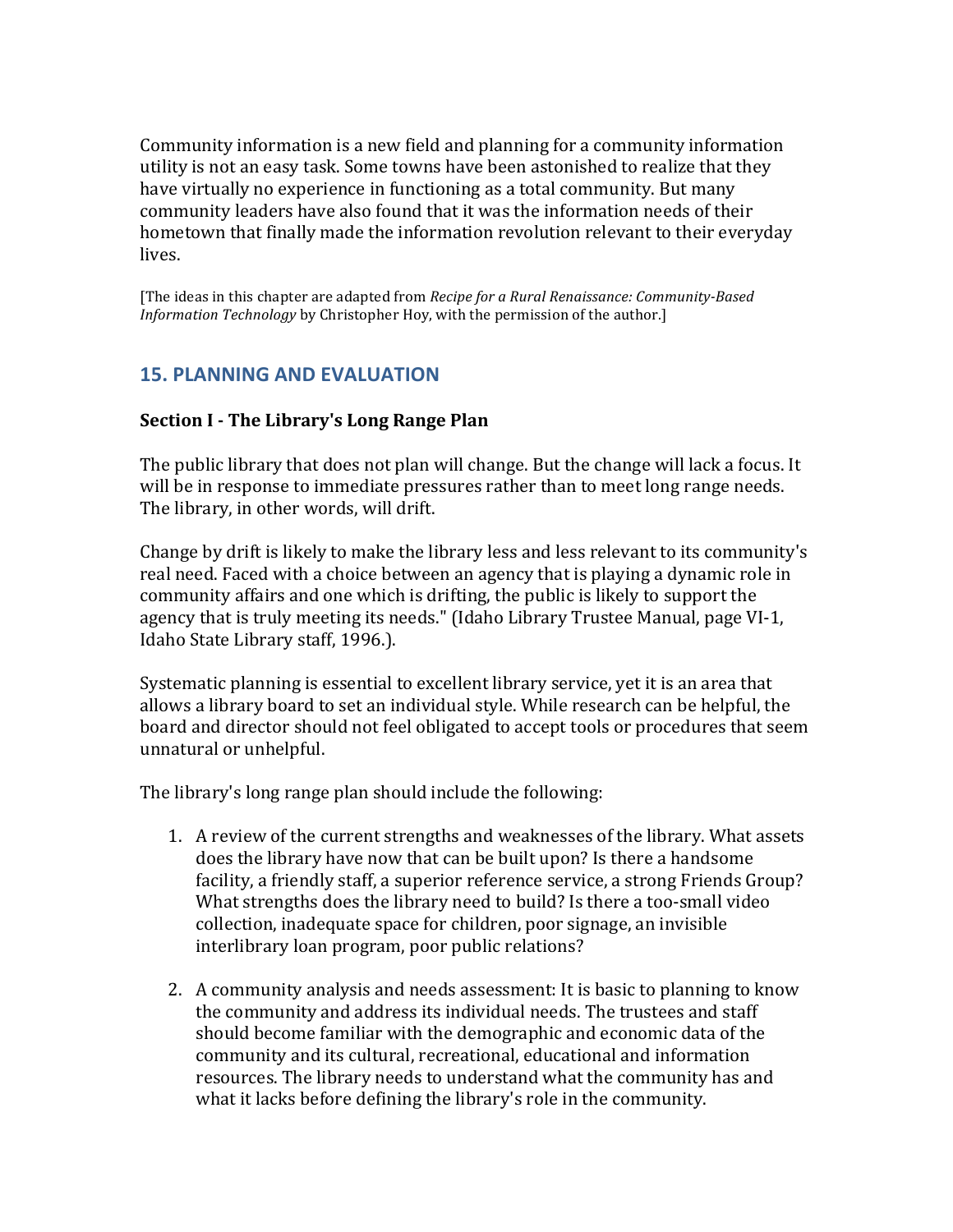- 3. A statement of the library's mission, goals and objectives: Once the library's overall role and mission are defined, specific goals with measurable objectives can be set.
- 4. An arrangement to make planning an ongoing process: Unless a crisis or sudden opportunity requires an immediate updating of the plan, the plan should be updated on an annual basis.

Benefits of a long range plan:

- Allow rational justification of the budget with governing authorities
- Helps assign priorities to library programs
- Motivates both board and staff
- Gives clear measures of success
- Encourages coordination and accountability
- Assures enough lead time to undertake projects effectively
- Leads to steady growth by encouraging yearly evaluation

A plan for a specific project should include:

- Summary of data supporting the library's needs
- Summary of desired outcomes, whether personnel, collections, services, programs or facilities
- Identification of objectives necessary to implement the project
- Timetable for achieving objectives
- Cost projections for implementing the plan
- Assignment of tasks to complete the plan
- Provision for evaluation and reassessment.

[Part of this material is adapted from Virginia Public Library Trustee Handbook, Section VII - p. 3]

#### **Section II - Project Evaluation**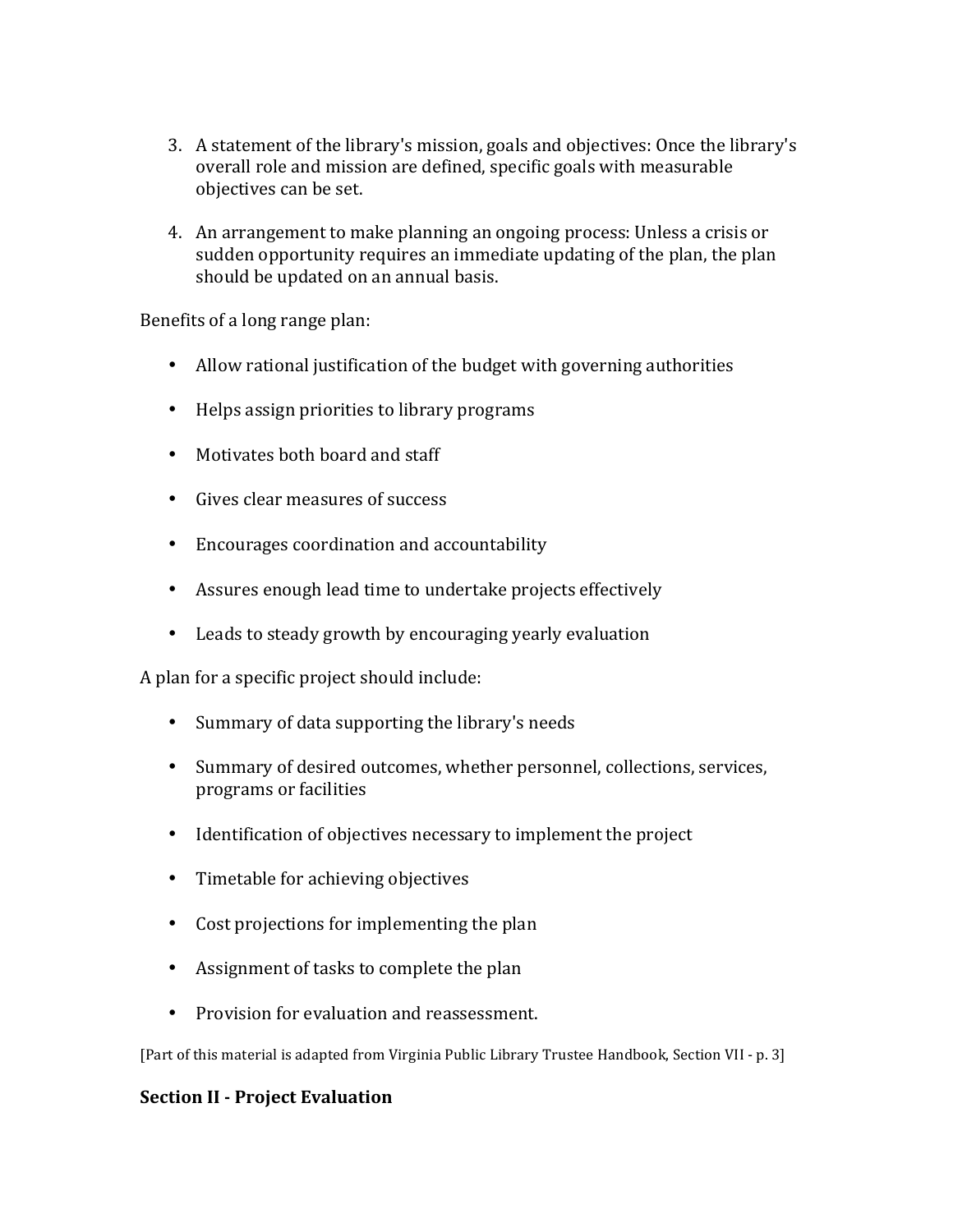The authors of *Evaluating Library Programs and Services: Tell It!* have commented: "The purpose of evaluation is not to prove, but to improve. The emphasis in any evaluation is on what can be learned in order to improve services in the future. In fact, it might be useful to think of evaluation as synonymous with learning." The less individuals feel defensive during evaluation, the more likely they are to use evaluation as an effective tool. When evaluation is used effectively, the library's programs retain their vitality and the library services improve over time.

After any major project such as:

- a building program
- an automation program
- a new library service program
- a major acquisition
- $\bullet$  the hiring of a new director
- a levy campaign
- $\bullet$  the creation of a new policy manual
- $\bullet$  the termination of a director
- a major fiscal crisis

the library board and the library director should meet for a project evaluation. The following questions should be answered:

- 1. What went well during the project?
- 2. What might have been better handled differently?
- 3. What benefits will the library's users gain from this project?
- 4. Is the community really aware of the benefits of this project?
- 5. Has local government been adequately informed on this project?
- 6. Is additional publicity needed to make this project most effective?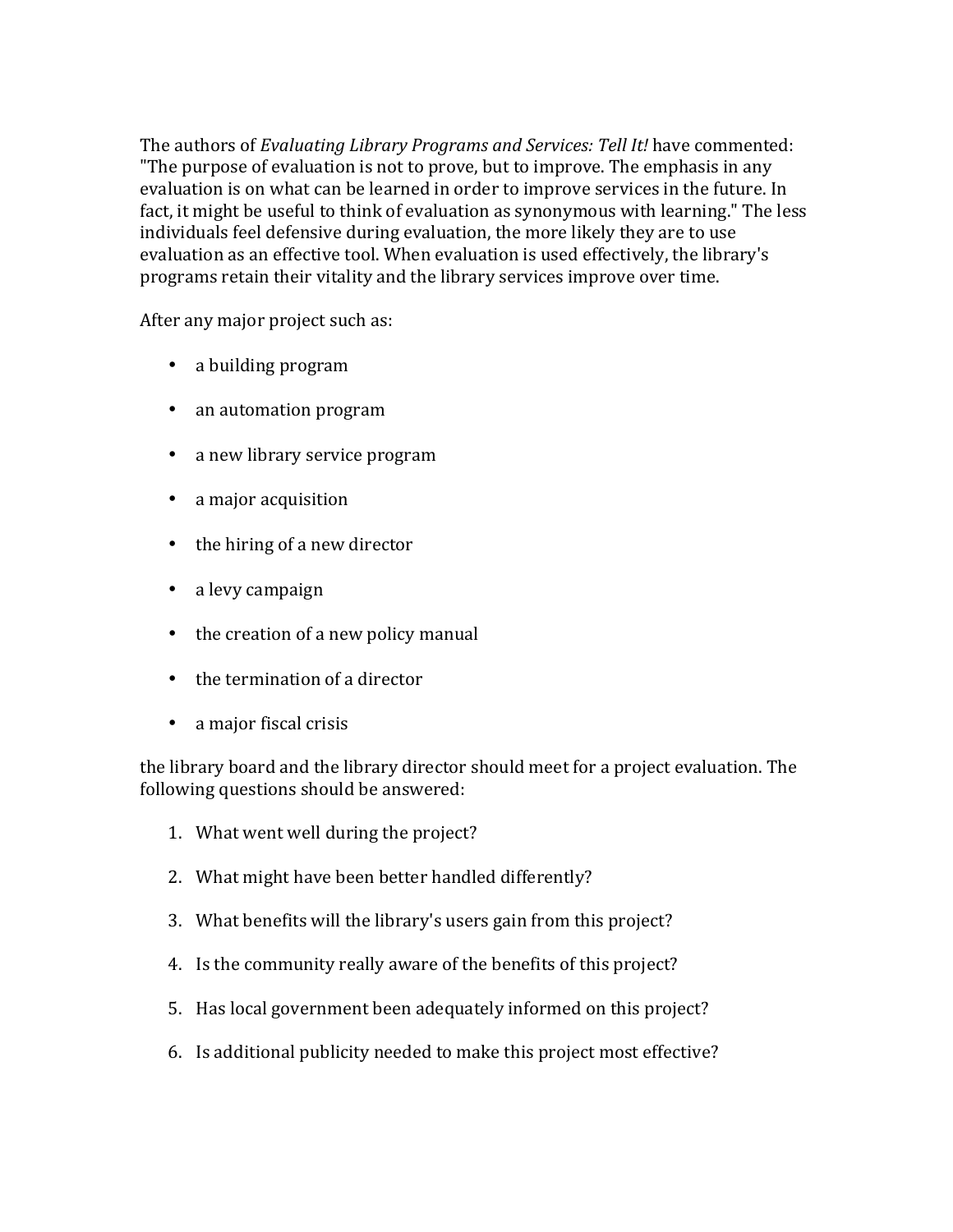- 7. Did the board and staff make effective use of consultants and professional advisors during this project?
- 8. What is the project's impact on the library finances?
- 9. Will the staff be making any changes as a result of this project?
- 10. Should statistics be kept or groups consulted to measure the ongoing effectiveness of this project?
- 11. Is there another project that should become the board's new priority?

### **Section III - Library Board Self Evaluation**

Since an effective library board is vital to an excellent library, the board of trustees should consider its performance as part of the total evaluation of the library. Boards willing to look at themselves should ask these questions:

- 1. Is the board functioning effectively as a group?
- 2. Does the board have a clear understanding of its trust and responsibilities?
- 3. Does the board stay out of the administration of the library, yet consult with the librarian on how well the library is doing?
- 4. Does the board meet frequently, with the benefit of agenda, detailed minutes and appropriate reports mailed in advance of the meeting?
- 5. Do individual trustees have good attendance records?
- 6. Does the board have a good relationship with the library director? Does the director concur with the board assessment of this partnership?
- 7. Has the board done everything possible to make sure the library can have an excellent staff? Are compensation and benefits competitive, policies clear, continuing education supported, staff expertise respected?
- 8. Do trustees accept assignments on behalf of the library?
- 9. Has the library board acted effectively to cope with problems, handle challenges and take advantage of opportunities?
- 10. Have the director and library board been successful in gaining effective financial support for the library?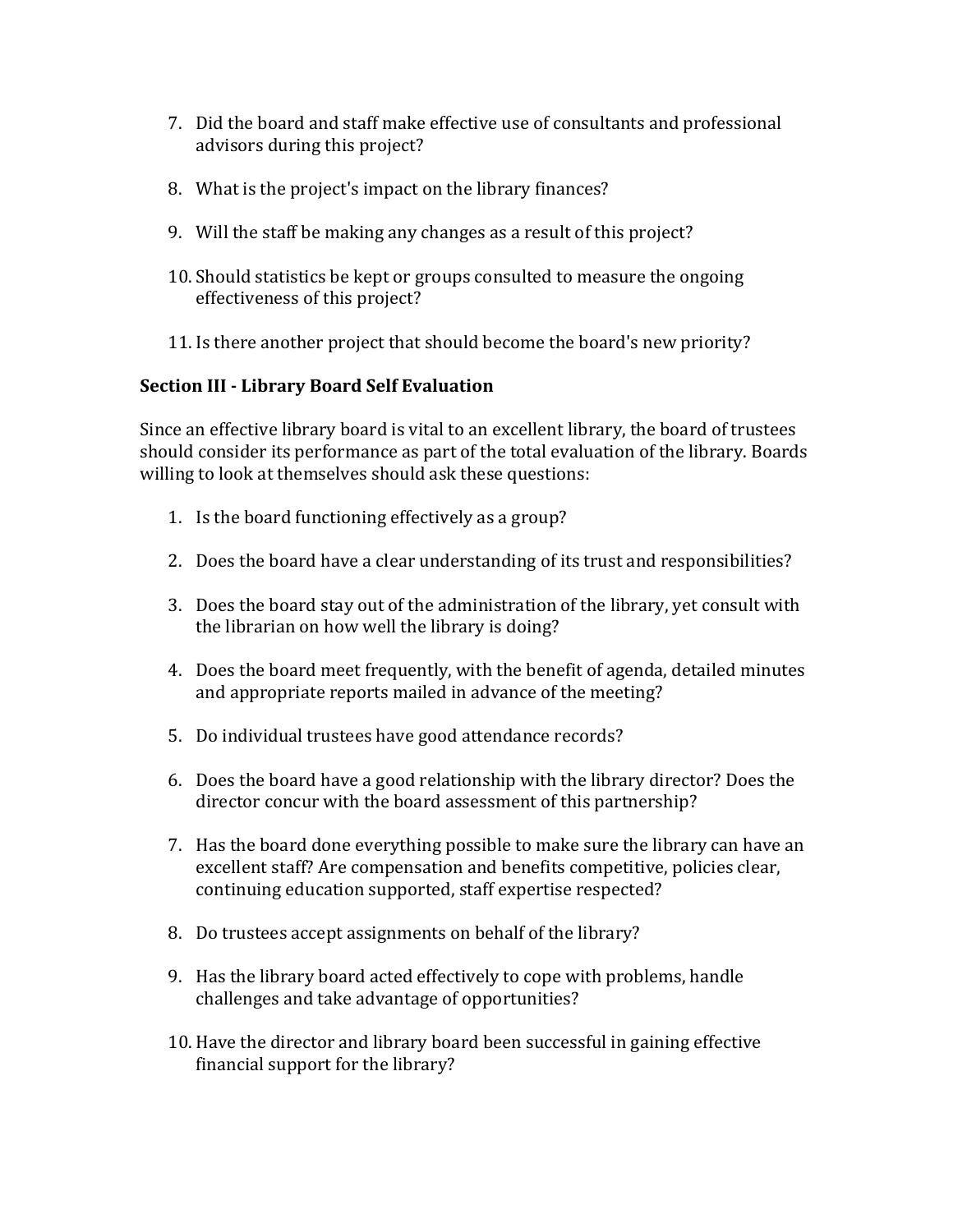- 11. Does the library have an annually updated plan and an annually reviewed policy manual?
- 12. Are the trustees visible in the community as advocates for excellent library service?
- 13. Are the trustees aware of current issues facing Kansas public libraries?
- 14. Are the trustees visible in Kansas state government as advocates for excellent library service?
- 15. Do the trustees attend workshops and conferences to enhance their skills and knowledge as library board members?

[Adapted from the Colorado State Library Toolbox for Library Trustees, by Katherine Brown, 1992]

## **16. MARKETING THE LIBRARY**

An excellent public library is not possible unless effective services are supplemented by an ongoing and well-planned program to market those services to the entire community. All too often, marketing is the weakest part of the library's program and only regular library users are aware of the range of services that the library offers. The library suffers from inadequate support and the community suffers because needs that could be met by the public library are either not met or are met at a higher cost to the consumer.

## **Section I - Hard Questions**

The director and the library board should begin their plan for marketing by asking as many hard questions as they can assemble. Not every idea for marketing the library can or should be adopted but a wide range of options should be discussed and considered.

Does the library director and the library board have current information on the community's demographic, education and economic trends?

Does the entire community know where the library is located?

Is it possible to drive by the library and not be aware that it is the public library?

Is there any signage in the town that helps people locate the library?

Is the library facility attractive and welcoming?

Is the library accessible to those who have disabilities or fragile health?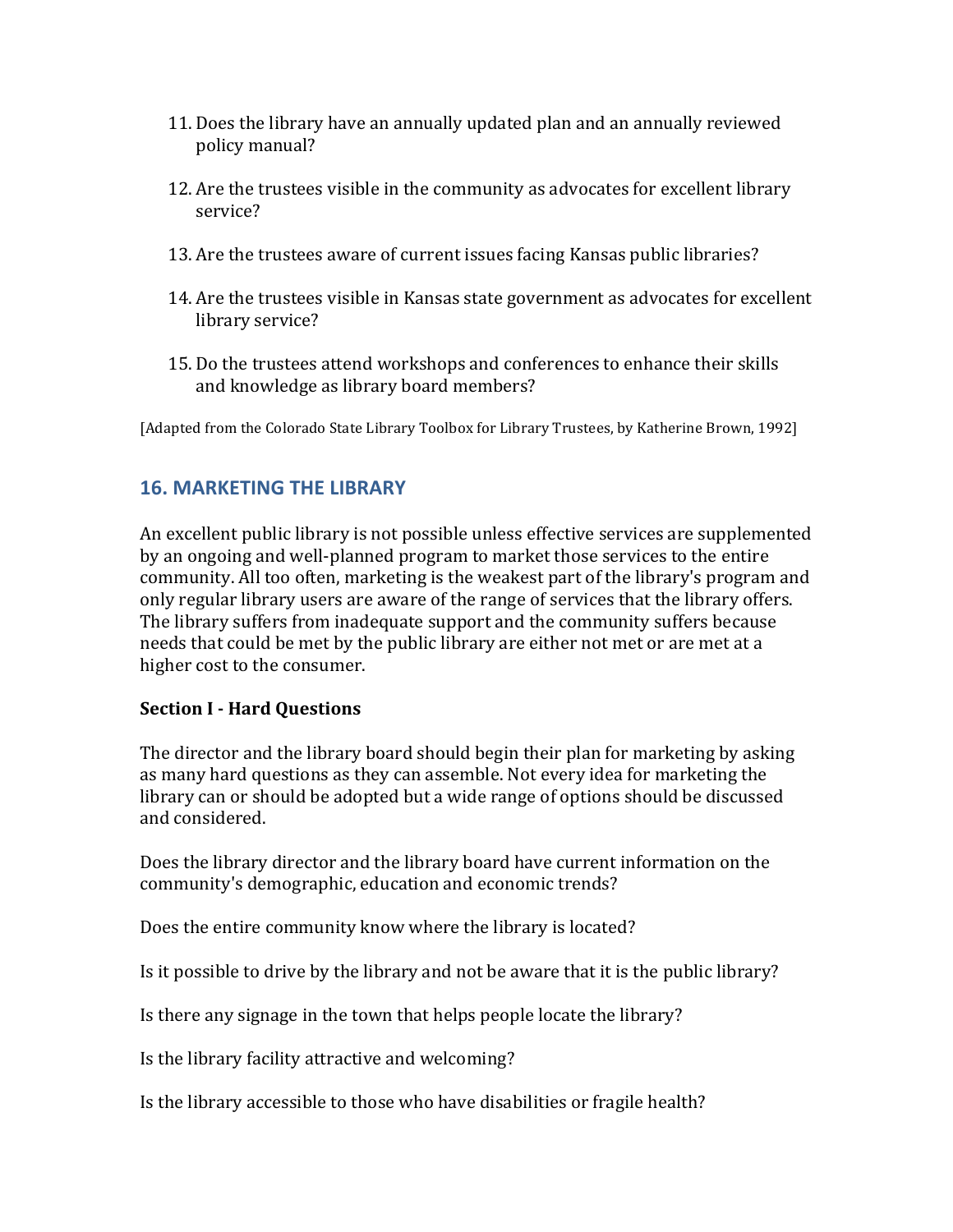Are the collections attractively displayed, well maintained and appropriately weeded?

How many times would you multiply the official service population to get the annual circulation? If it is less than three, the library's circulation is dangerously low. If it is more than twelve, there may be serious strain on the library's present collections.

Is there a pleasant area where people can sit in comfortable chairs and browse through magazines and newspapers?

Are the staff members friendly and helpful?

Would a first time user of the community's library have any way of knowing about the library's interlibrary loan service?

Does the public library have specific ways to pursue reference questions that cannot be answered in the home library?

What information needs is the library meeting through the use of CD-ROM and online information?

Is the library involved in community planning for access to electronic information?

How would people that don't use the library learn that the library offers any of the following?

- Internet access
- popular videos
- audiobooks
- access to talking books
- genealogy materials
- laptops and tablets
- printers
- e-books and downloadable content
- story hours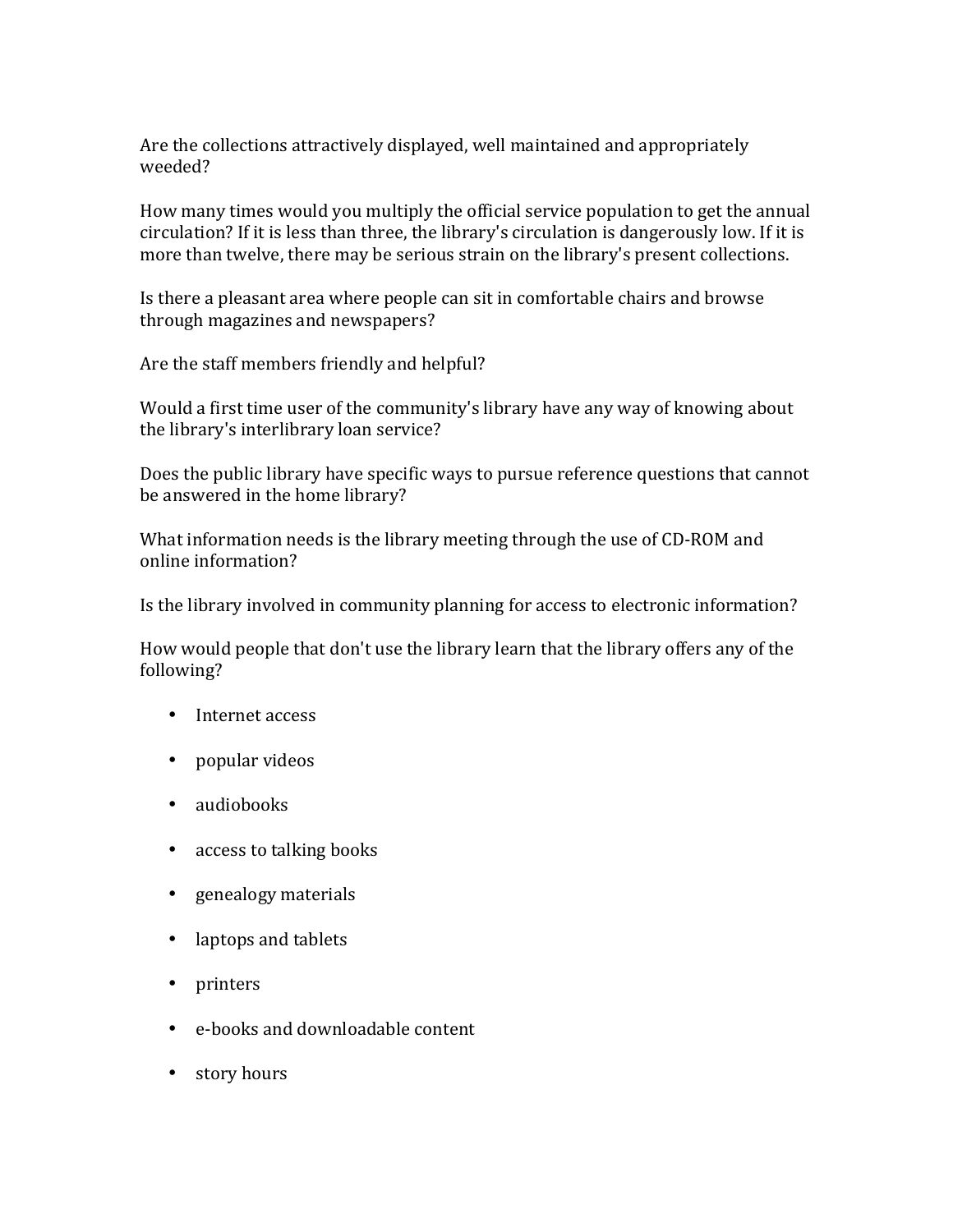- toys and games
- library programs
- voter registration

Does the public library have services and/or programs that actively and visibly serve any of the following?

- local businesses
- local government
- older adults
- young children
- public schools
- persons with disabilities
- working parents

Does the library have an active community fundraising program?

Does the library have an active Friends of the Library organization?

Does the library have a reputation for showing its appreciation to people who offer their help?

Does the library have a successful partnership with local media?

Does the library have 30 to 60 second spots on local radio and television?

Does the library have effective speakers who make presentations to local clubs and civic organizations?

Does the library have at least one program that has become a highly visible community tradition?

Does the library have a website and a social media presence?

#### **Section II - Marketing the Library to Community Leaders**

• Send a library card to every official who doesn't have one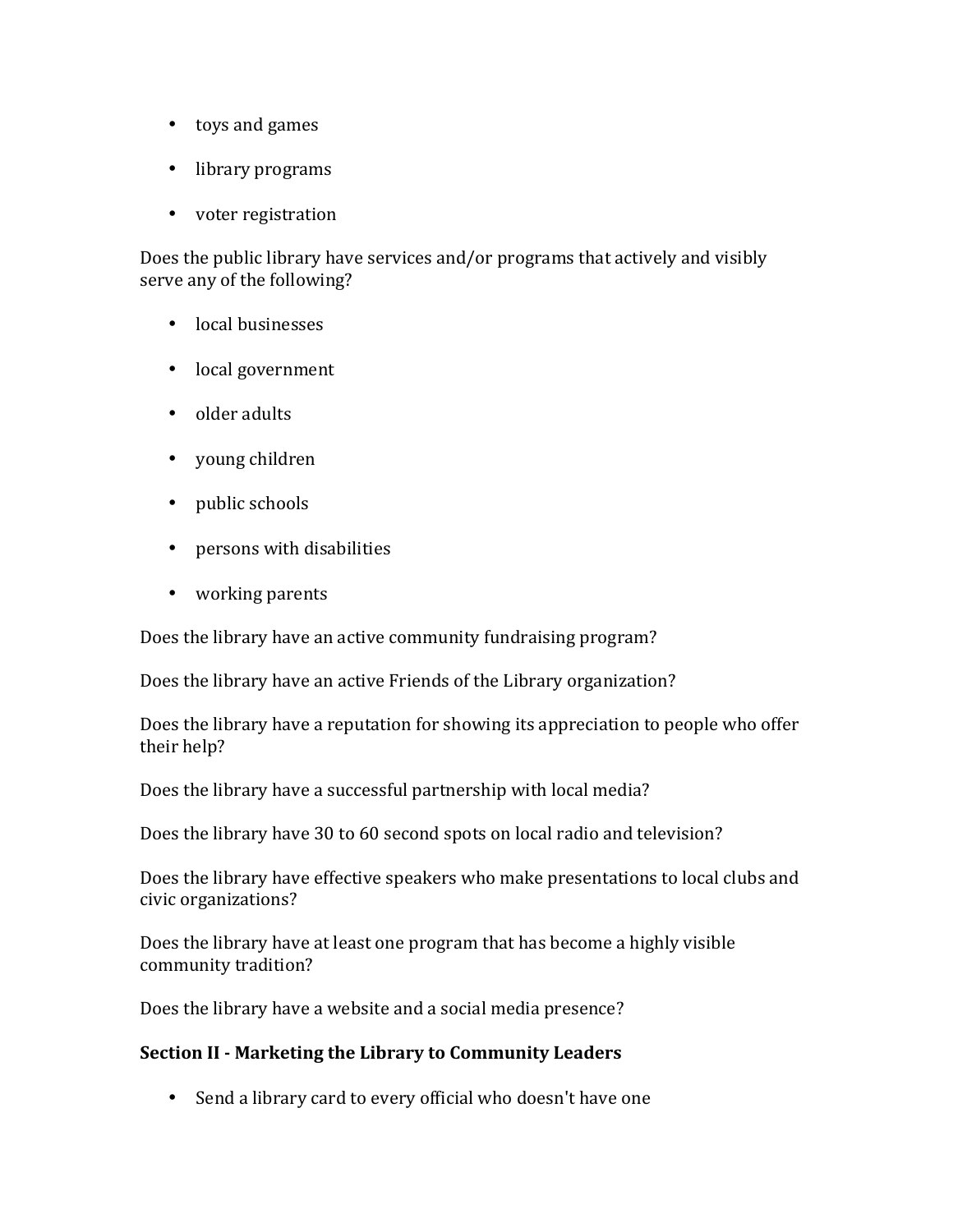- Send a brief quarterly report on library accomplishments to local officials
- Send brief quarterly reports to school principals and school superintendents on what the library is doing for school age children
- Find ways to thank local government for the funds they contribute to the library
- Have staff members and trustees join organizations that attract community leaders and begin building relationships with them. These might include Chamber of Commerce, Rotary, Kiwanis, Lions, PTA, Civic Associations, Business Associations
- Get to know the business leaders and find out what their needs are. Don't ask them what they need from the library, simply find out what they need
- Help the business leaders learn about resources in the area's library collections and on the Internet
- Make sure local employers are aware of the library's efforts to promote literacy
- Hold newsworthy, photogenic events at the library that the media will want to cover
- Take out paid advertisements in the media as businesses do
- Have at least one annual food event (breakfast, lunch, tea, cocktail party) where you invite community leaders to share information on what they want for the community. Share information on what you want the library to do for the community

#### **Section III - Marketing the Library to Library Users**

- Have the staff study circulation and building use to learn how people are using the library
- Make sure the library has a comfortable and inviting reading area
- Put information about the library's services and programs on flyers and bookmarks and distribute them through the community and with each circulating book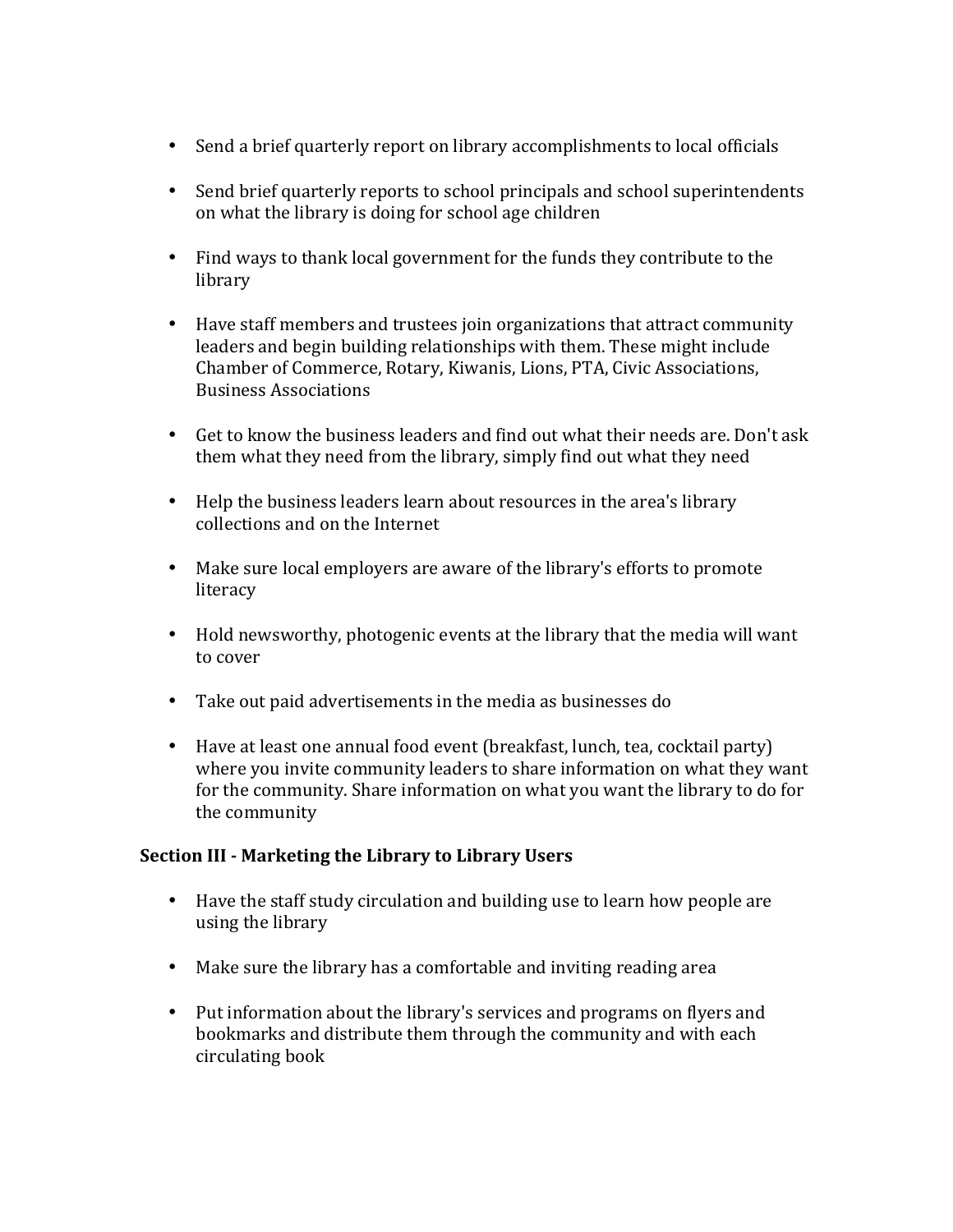• Invite small groups of citizens to the library and find out what their needs are. Don't ask them what they need from the library. Ask them to talk about their needs in their daily lives, families and careers. The library staff and board will decide how the library can help.

### **Section IV - Reaching the Non-User**

Many people who do not use the library fall into two categories. Either they regard reading as a means to an end, rather than an end in itself or they prefer to gain both information and recreation from non-print formats. They often have needs that can be met at the public library, but they will be unlikely to think of the library unless their attention is called to specific library services. The library's first priority, therefore, should be to get library service out of the library facility and into the "library without walls," the information community.

Many creative pairings of library exhibits and citizen interests have been used by public libraries. If the actual materials cannot be used, brochures, book jackets and bookmarks can make people aware of possibilities.

- banks/ money management
- hardware stores/ home repair, gardening
- camera stores/ photography
- computer stores/ hacking, Internet access
- travel agencies/ travel
- music stores/ music
- museums/ turn of the century bestsellers
- sports equipment/ sports
- florists/ flower arranging
- childcare/children's issues
- churches/ social issues
- service garages/ motor manuals
- annual fairs/ agriculture, crafts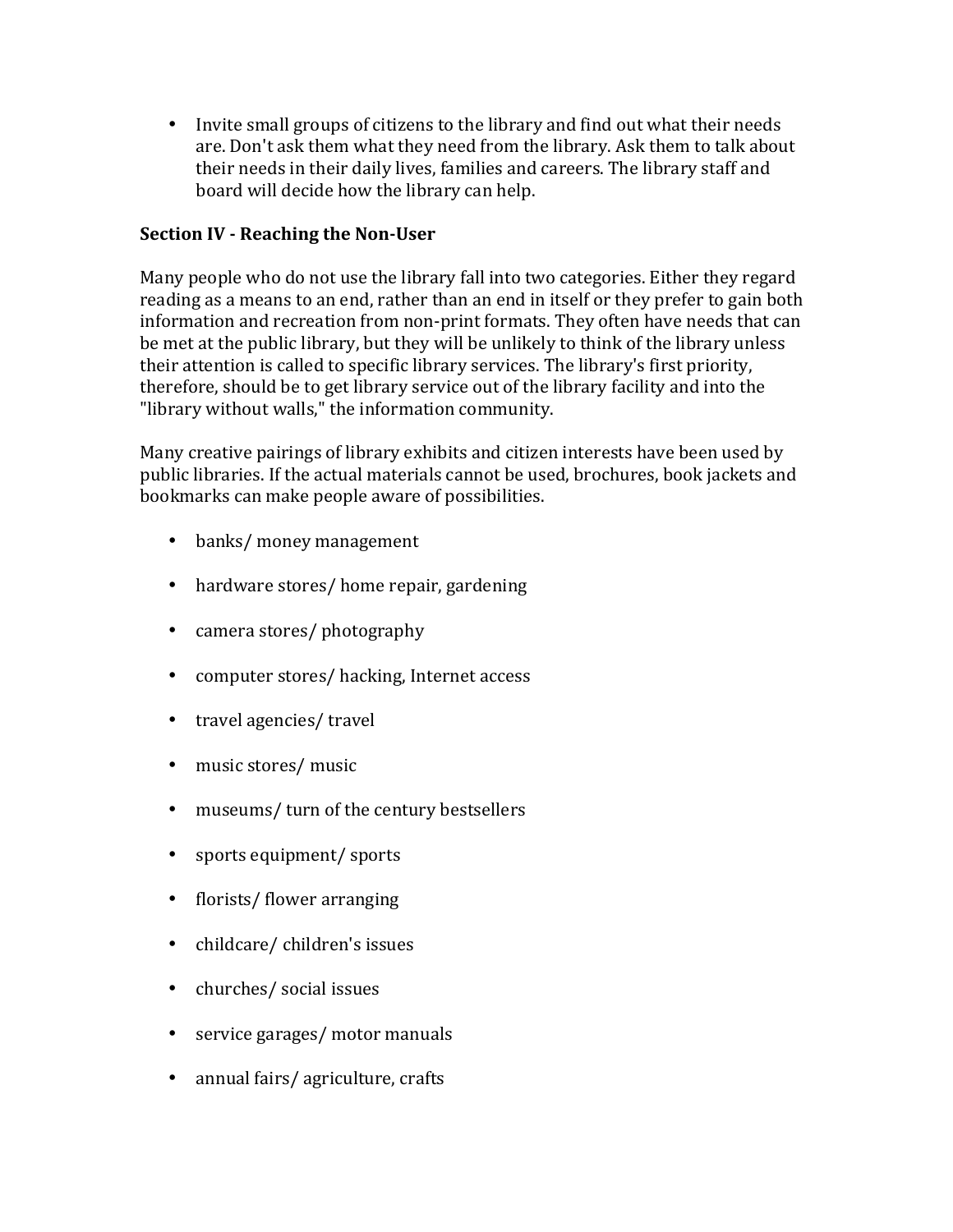Public and social service agencies should be encouraged to think of the public library as a place to disseminate information on their services. Trustees should talk to those who directly serve the children, the aging, and the economically disadvantaged and see if they have any publications that can be archived and/or prominently displayed in the library.

# **17. ADVOCACY**

It is essential for trustees to be knowledgeable about the political process and to learn the art of advocating for library service. Trustees need to cultivate relationships with local, state and national officials and work with them to increase support for libraries.

Lobbying is the process of expressing opinions to the decision makers and supporting those opinions with hard evidence. It provides an excellent opportunity for trustees to use their knowledge and experience to work for better public libraries. Trustees and Friends are particularly important to library advocacy because they are citizen advocates. Legislators are not particularly surprised to find that librarians support libraries. They have occasionally been surprised at the groundswell of citizen support that an effective library program can muster.

Libraries sometimes feel that it is hard for them to compete with other essential services. But they do have a very broad, if not always deeply tapped, base of citizen support. There is also a large overlap between active library users and informed voters. Legislators are well aware of this. Citizen support for libraries can be built, not overnight but through a long-term program of persistent effort.

It is not a task that trustees have to do alone. Others in the community will be willing to support library issues if you provide them with the facts and let them know you need their help.

All Kansas boards need to be aware of proposed legislation on local, state and national levels that may have an impact on library service.

## **Section I - Tips on the Art of Lobbying**

- 1. Credibility is crucial. Approach officials when you have a clear purpose to accomplish. Anticipate questions and be prepared with evidence to back your position.
- 2. Focus on the facts. Prepare a simple fact sheet to give to elected officials. Use testimonials only to effectively back other arguments.
- 3. Represent the local point of view. Explain how a proposal will affect the library and the voters in the community.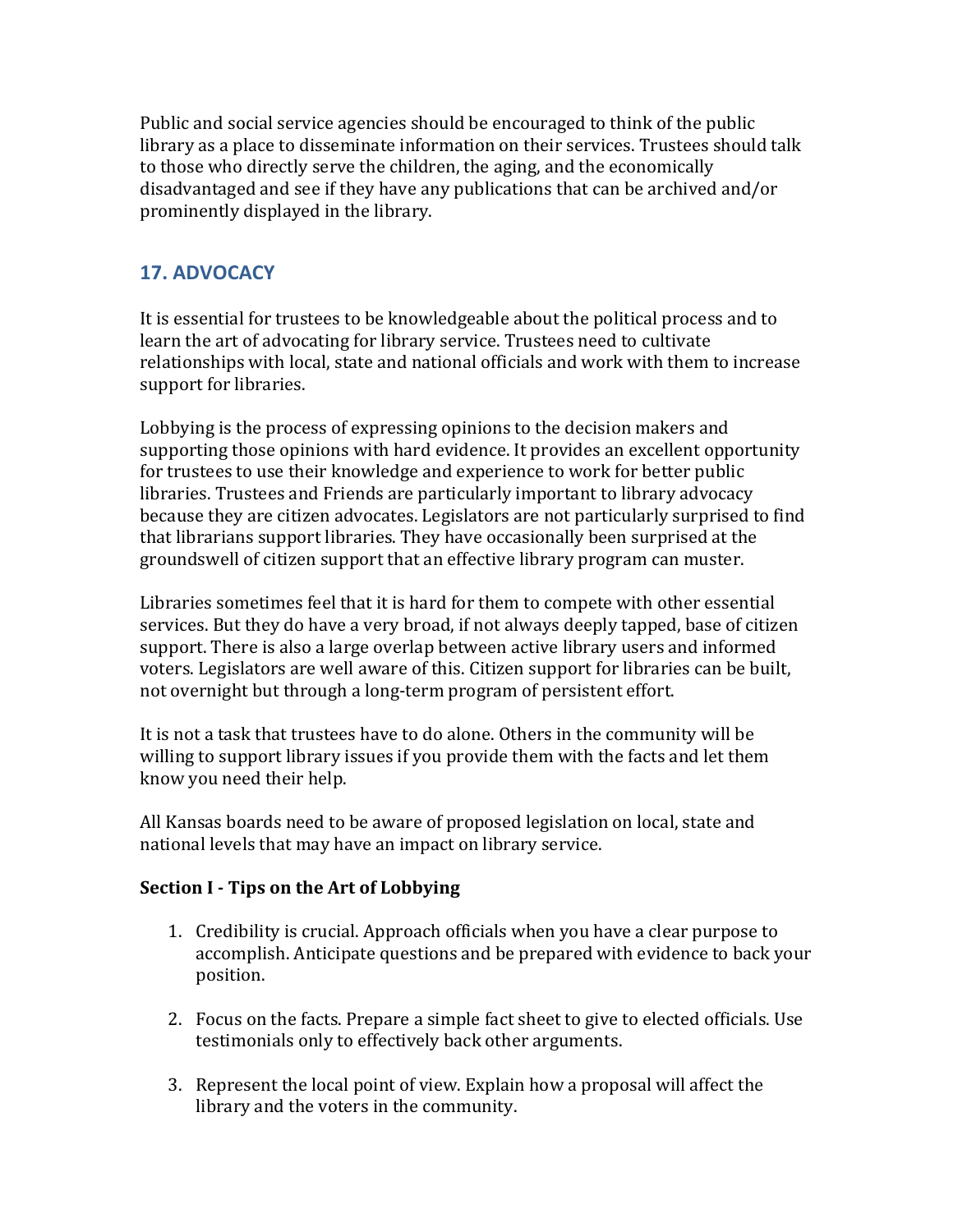- 4. Be considerate and polite. Hostile or negative behavior is invariably counterproductive.
- 5. Know the status of legislation that affects you and be prepared to respond quickly.
- 6. Build coalitions with others who share your concerns: library users, Friends, business people, teachers, and retirees.
- 7. Don't assume that your communications cannot be effective. Ten personal letters or phone calls on an issue is an avalanche. Twenty is a rebellion.
- 8. Respect the opinions of elected officials. Thank them for their consideration even when they don't agree with your position.
- 9. Make a point to thank an elected official who supports your position.
- 10. Use correct titles, correct addresses, correctly spelled names in all written or electronic communications. Avoid form letters.
- 11. Make appointments with elected officials. Invite them to lunch or sponsor special occasions to share your concerns.
- 12. Send newsletters and articles of special interest. Don't wait for a crisis to make an initial contact.
- 13. Support legislators who support libraries. Give money or campaign for them. At the very least, vote for them. Don't take their support for granted but keep them informed on what is happening.

[Adapted from the Utah State Library Public Library Trustee Handbook, 1993 p. 26]

#### **Section II - Tips on the Art of Testifying**

If you are ever called upon to testify before a legislative committee, you might find this tip sheet prepared by Lisa Kinney, a former Wyoming State Senator, very helpful:

- 1. Keep your comments reasonably succinct. Don't ramble.
- 2. Answer questions as often as necessary. Legislators find it difficult to read, listen and think at the same time, though this is a job skill they build as time goes on.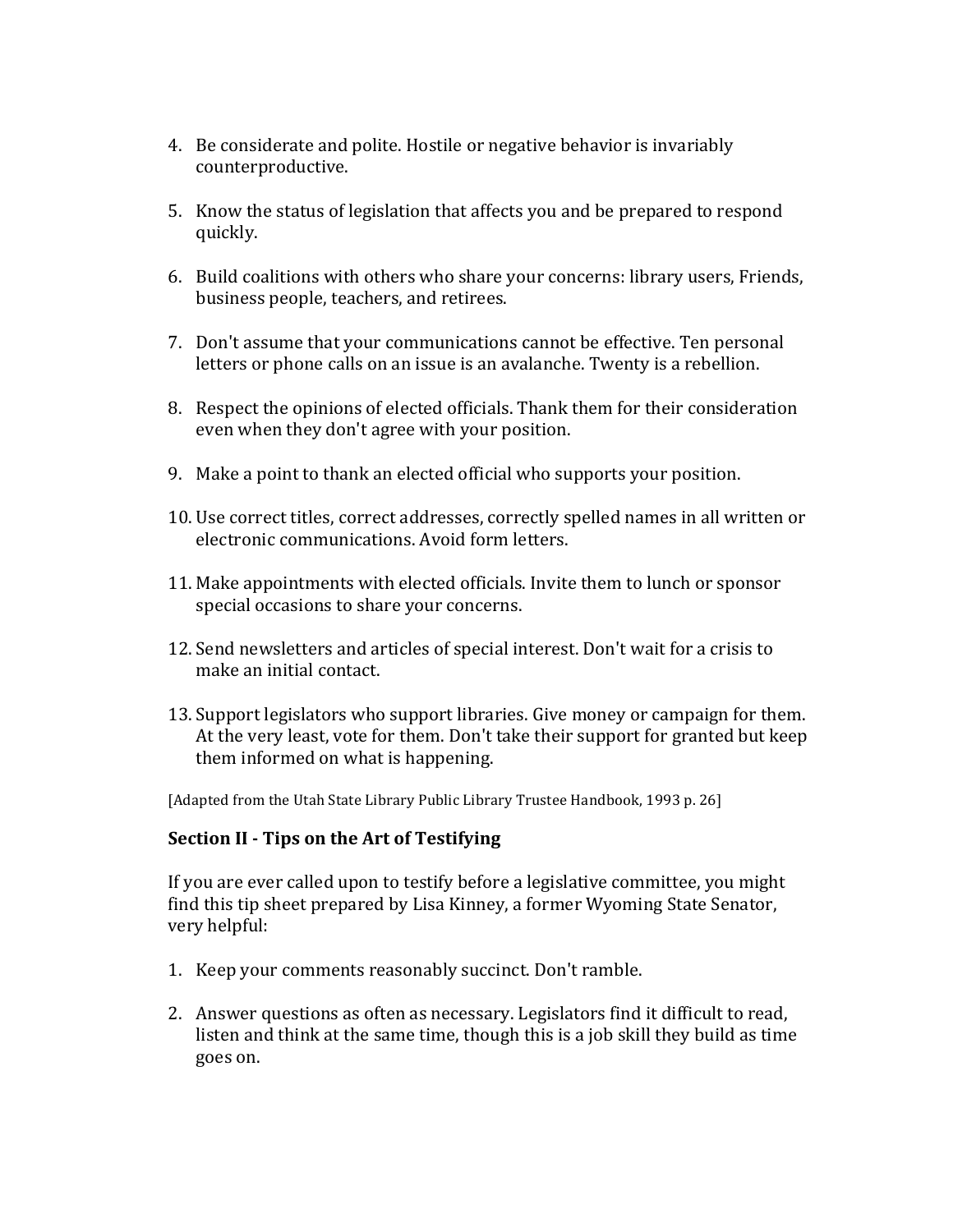- 3. Don't be arrogant, sarcastic or rude. A legislator may be ignorant on a specific issue but they are not dumb.
- 4. Don't lie. A decision maker puts his or her own reputation on the line when they agree to sponsor a bill or amendment for you. If you pad the budget, forget to include essential information or are not honest about problems, the decision maker can be placed in an embarrassing position and lose trust in you.
- 5. Don't address your remarks to decision makers of one gender or one political party more than another.
- 6. Be positive, no pouty. To be successful in legislation, you may have to lose several times. Don't allow anger or discouragement to show. Don't develop a reputation for being critical of public figures.
- 7. Don't be afraid to consider alternative. Legislators know the political realities and may have good ideas on strategies to solve problems. Remain flexible as you discuss options.
- 8. If a legislator opposes your position, don't reprimand him or ignore him. You can thank an opponent for his consideration of an issue whenever there is a natural opportunity to do so. An opponent on one issue may be a supporter on another.
- 9. Write a thank-you note to the chair of the committee that expresses your appreciation of the opportunity to testify.

[adapted from Lisa Kinney, *Lobby for Your Library: Know What Works*, 1992, American Library Association. Used with permission of the author.]

## **18. INTELLECTUAL FREEDOM**

In the United States, the concept of intellectual freedom derives from the First Amendment to the Constitution, which reads, in part: "Congress shall make no law abridging the freedom of speech or of the press..." As a derivative of the First Amendment, intellectual freedom means the rights of citizens to believe what they want on any subject, and to express their opinions, as they deem appropriate.

The freedom of expression, however, is a hollow right unless there is someone to listen. Thus, there is a second part of the intellectual freedom definition -- namely, total and complete freedom of access to all information and ideas.

It is important to recognize that freedom of speech is indivisible. Liberty of expression cannot be denied to one and saved for others; neither can it be denied to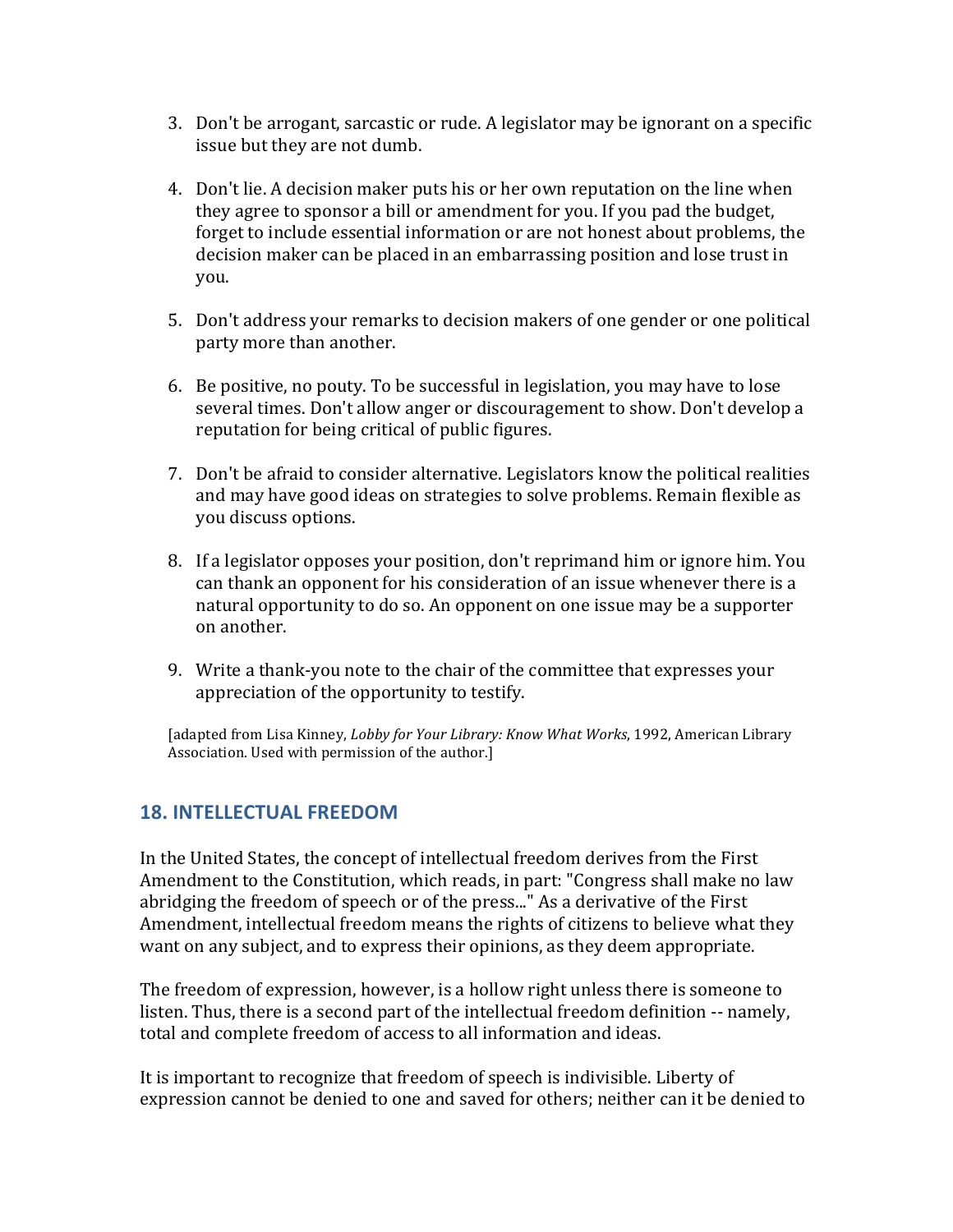many and saved for a few. It must be said again and again that the test of dedication to liberty is the willingness to allow the expression of ideas one hates; to allow the publications with which one disagrees; to allow untruth to circulate as well as truth. Access and circulation are the key words underscoring the unique role libraries play in the functioning of our democracy. Only through the trustee's commitment to intellectual freedom for all can the role of the library remain truly viable.

[*The Trustee and Intellectual Freedom, American Library Association Office for Intellectual Freedom,* 2010]

### **Section I - Protecting the Library's Position on Intellectual Freedom**

- 1. Maintain a written, annually evaluated, materials selection policy that applies to all media purchased by the library.
- 2. Maintain a clearly defined method for handling complaints. The complaint should be filed in writing with the person or persons filing it properly identified. Action should be deferred until full consideration by the appropriate administrative authority.
- 3. Make sure that staff members are trained to take complaints with impeccable courtesy and no personal response. All complaints should be referred to the director or a designated department head.
- 4. Make sure that staff members are trained to treat each person requesting assistance as a client and to respect their need for information of any kind.
- 5. Maintain lines of communication with civic, religious, educational and political bodies in the community. Participation by trustees and staff in local civic organizations and in community affairs is desirable. Because the library is a key center of the community, librarians and trustees should be known as community leaders.
- 6. Maintain a vigorous public relations program on behalf of intellectual freedom. Newspapers, radio and television should be informed of policies governing materials selection and use, and of any special activities pertaining to intellectual freedom.

#### **Section II - If a Challenge Does Occur**

The library director or a senior department head should handle the complaint when it is initially filed. The complaint should be handled according to procedures previously established by the library board. The individual or group filing the complaint should be treated with dignity, courtesy and good humor. They should be given every opportunity to have their full say and have it recognized. A sympathetic hearing will often, although not always, defuse their anger.